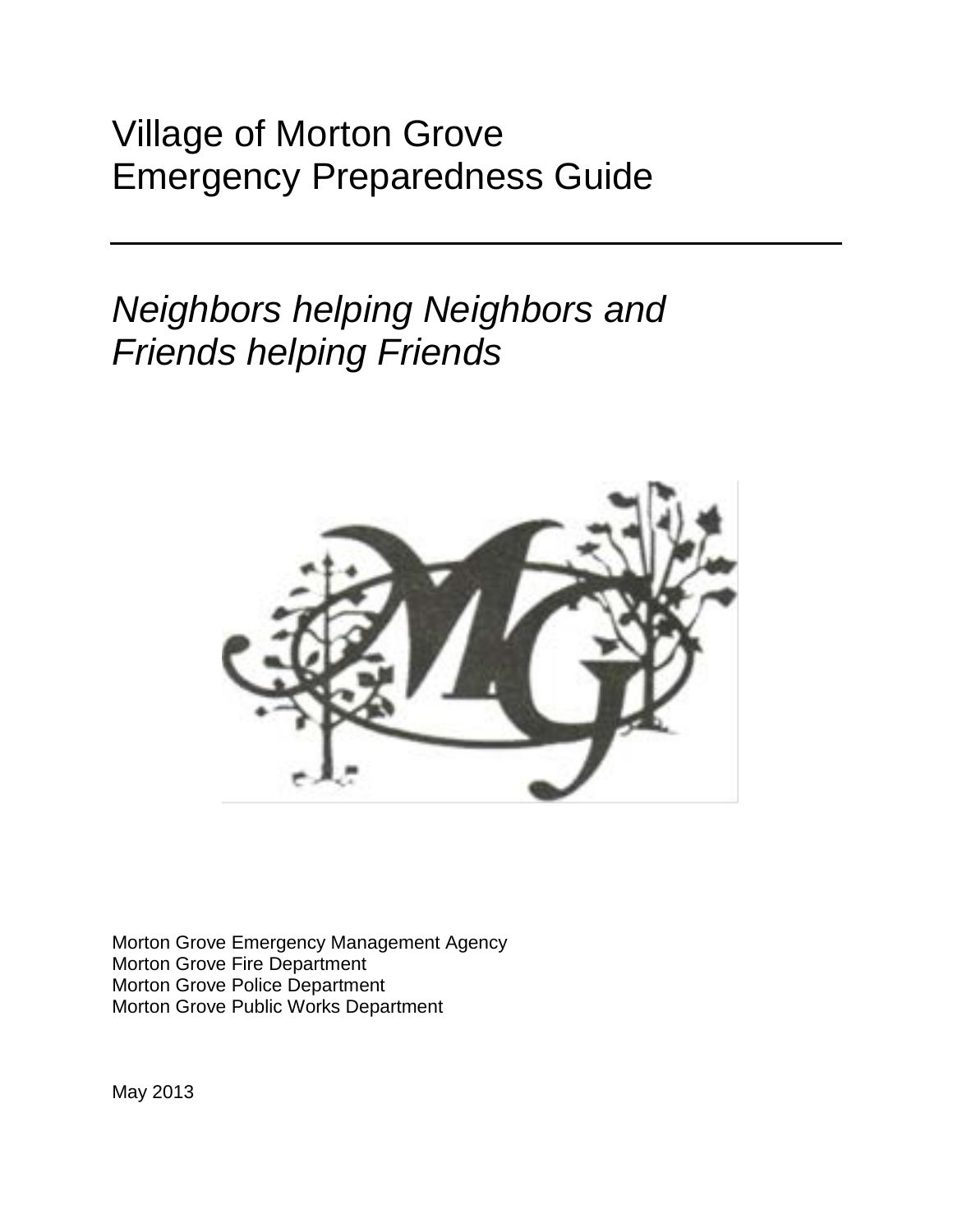## **Table of Contents**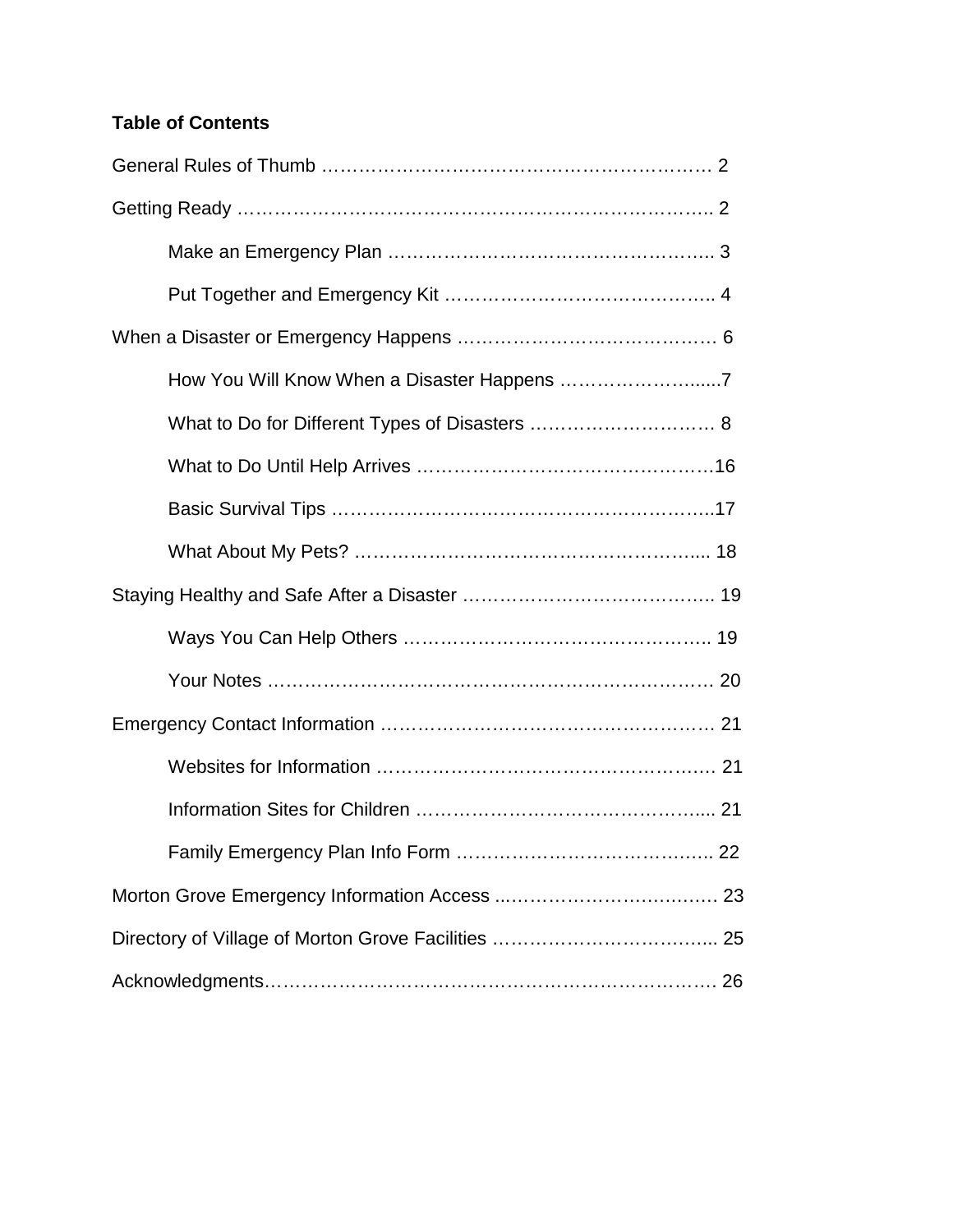#### **General Rules of Thumb**

If an emergency or disaster happens:

**Stay calm.** Try not to panic, take time to understand what has happened and what you can do to stay safe and avoid injury. Gather family members and pets together until you have assessed the situation. Sheltering in place is always a good first option.

*Check the scene.* Pay attention to your surroundings to determine whether you are safe, where you are and whether anyone around you needs help; if you think you are in danger, get to a safer place as soon as you can. If not at home when an emergency happens, try not to rush back there if traveling is unsafe.

*Give and Get Help.* If you or others are hurt or still in danger, call 911, explain what has happened, where you are, what injuries people have, and whether the danger still exists. If trained to administer first aid, do so until help arrives.

*Listen for official emergency announcements.* Your best source of information is local radio and television stations which will give emergency updates and instructions. In Morton Grove, cable channel 6 is the method by which Village authorities will make emergency announcements when necessary.

*Get prepared to evacuate if told to do so by local authorities.* If told to leave your home or work, do so right away, follow exact evacuation routes, and go to the specified shelter or safe area. If you can, bring your Emergency Kit with you, and get in touch with your family's designated emergency contact person as soon as you can to let them know where you are and if you are OK.

*Secure your home before leaving.* Close all the windows and lock the doors before leaving. Turn on your porch light if you still have electricity. If you know where you are being evacuated to, write the location down on a piece of paper along with a phone number and tack it to your door, so if separated family members or emergency workers need to get hold of you while you are gone, they will know how to contact you.

#### **Getting Ready**

An emergency often happens without warning, leaving little or no time for you and your family to plan what to do next. So, it is important for you to learn about the measures you can take to be ready – before an emergency happens. This guide teaches you to make an Emergency Plan and put together an Emergency Kit.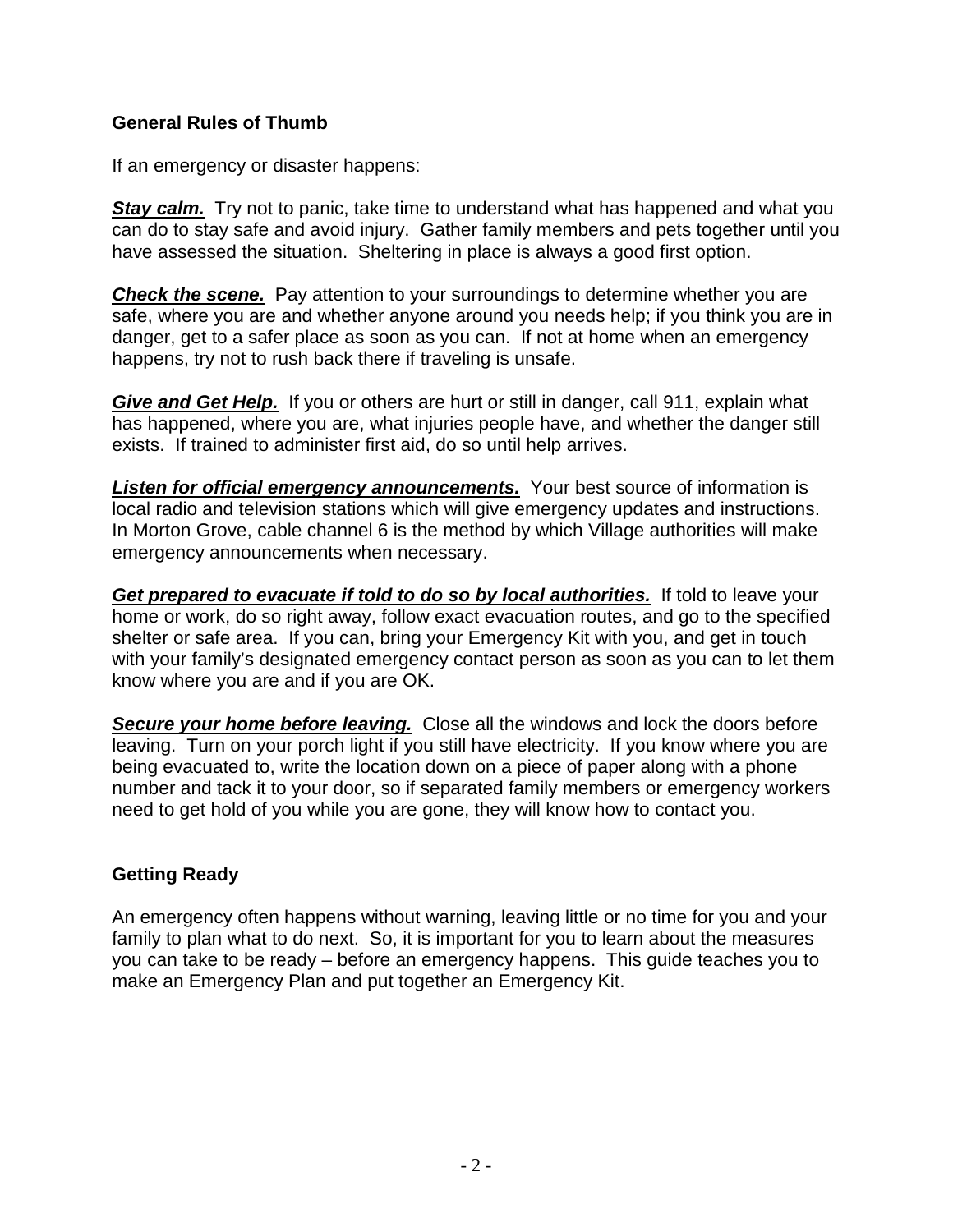#### **Make an Emergency Plan**



Talk with your family about why and how you need to prepare for disaster emergencies:

- Discuss the types of disasters that are most likely to happen and what to do in each case. Some examples are described in the next section.
- Keep a list of emergency phone numbers next to each telephone. Not only should it include emergency response numbers, but those of relatives or close friends that can be notified in case of a disaster.
- Teach children how and when to dial 911. Write a script for them to follow that contains their name and address so they can convey the necessary information clearly to the call taker.
- Purchase a NOAA Weather Radio receiver that automatically alerts you when a severe weather watch or warning is issued for the area.
- Take first aid and CPR training as a family, or contact your local Emergency Management Agency for additional training on what to do in times of disaster.
- Learn about the disaster plans at your workplace, children's school or senior or child day care center and other places where your family spends time away from home. Make sure your child's school or senior or child day care center has your current emergency contact number.
- Pick two places to meet if something happens; one right outside your home in case of a sudden emergency like a fire; and a second one outside of your neighborhood in case you can't return home.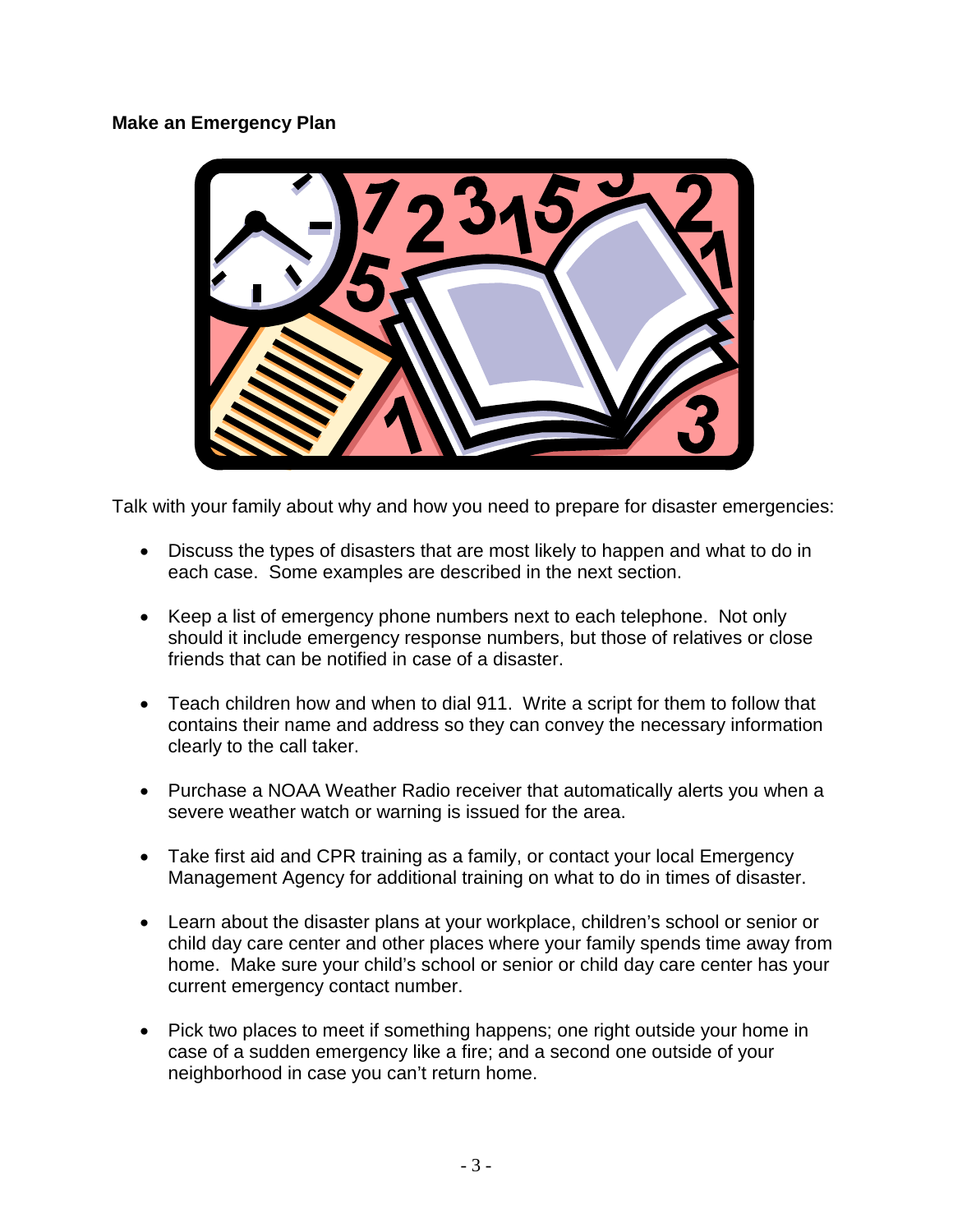- Ask a friend or relative who does not live with you to be your emergency contact person. Make sure everyone has this person's address and phone number; list them on the emergency contact page of this booklet and by each phone. If your family members get separated, they should call this person to tell them where they can be reached.
- Think about the special safety needs of small children, elderly or disabled relatives or neighbors, and pets. Keep a pet carrier handy for small animals, but don't endanger yourself trying to locate them in an emergency – nature will take over and they will know how best to protect themselves.
- Keep important documents and records in a secure location, bring some form of identification with you if evacuation is necessary.



## **Put Together an Emergency Kit**

Preparing an Emergency Kit ahead of time can same you time in case you must leave home quickly or be without power or water. Put your Kit together with items you may need after a disaster, and if you can, try to keep enough supplies on hand to meet your needs for at least three days. Store them in a sturdy, waterproof, easy-to-carry containers such as backpacks, duffel bags, plastic totes or clean, covered trash cans. Remember to include the following:

• A three day supply of water (one gallon per person per day) for drinking and cooking – store in clean plastic soda bottles as milk jugs will break down and leak over time. Any liquid beverage that does not require refrigeration (soda pop,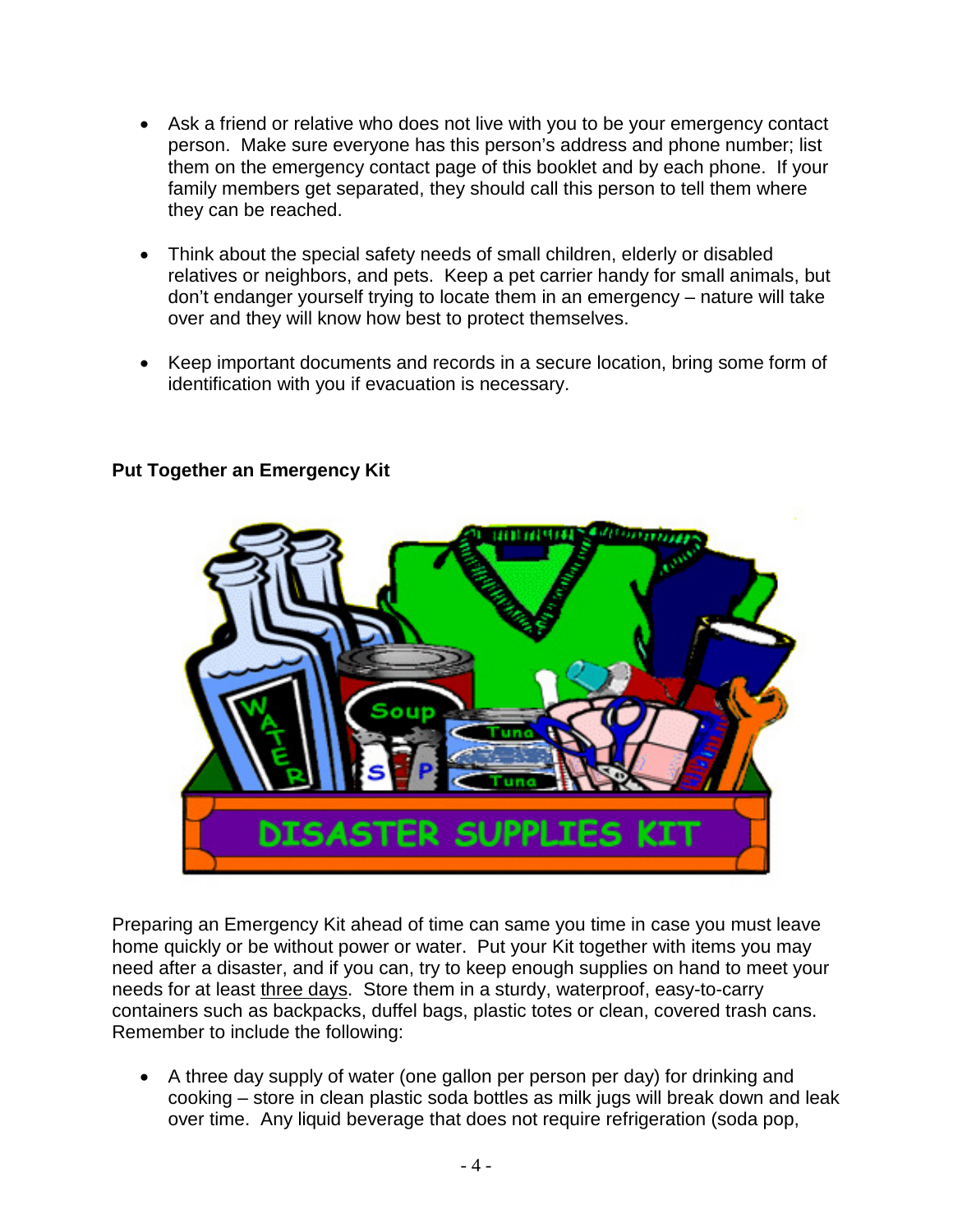juices, sport drinks) will help prevent dehydration, especially in the summer months. These can be used to supplement your intake of water, especially if it is in short supply.

- Food that won't spoil or need much cooking (canned fruits and vegetables, cereals, peanut butter, crackers or cookies, and dry mixes like instant oatmeal or soups, rice or noodles). Use or replace these items every six months if possible. MRE's (meals ready-to-eat) are available at most sporting goods stores, offer a variety of menu options and have very long shelf life.
- One change of weather appropriate clothes and sturdy shoes, and one blanket or sleeping bag per person. Extra blankets or plastic tarps will help preserve body heat if without power during winter months. Hats and gloves during the winter months especially if without power for long periods.
- Small household tools (hammer, screwdrivers, pliers, wrenches, hand saw, etc.) and items such as a battery powered radio, flashlight with extra batteries, utility knife, bowls and cups, silverware, can opener, lighter or matches, duct tape, plastic sheeting, paper towels and something to write with like markers or crayons.
- An extra set of car and house keys, personal identification, and credit cards, cash or traveler's checks. Keep important family papers (birth certificates, passports, bank books or medical records, etc.) in a waterproof, fireproof locked container or at least a sealed plastic bag.
- Sanitation supplies such as toilet paper, hand wipes, diapers, tampons or sanitary pads, large and small plastic bags and waterless soaps and shampoos. Remember that whatever you have with you, will need to be disposed of at some time in a safe and sanitary manner.
- Special items for young children and elderly or disabled family members, and pets. Items such as prescription medications, over-the-counter medicines, specialty foods and dietary supplements or pet food or litter are not available in public shelters, you will have to bring with you what you will need.
- A basic first aid kit that includes bandages in assorted sizes, a disinfectant or other wound cleanser (iodine or alcohol wipes), gloves (nitrile or PVC as some people are allergic to Latex!), gauze pads, scissors, tweezers, cotton balls and swaps, popsicle sticks, adhesive tape, oral thermometer, etc.
- A sewing kit with needles, thread, safety pins and don't forget to pack your toothbrushes and contact lens kits as these items will be hard to come by.
- Remember to keep your cellular phone charged at all times and bring along the wall charger (just in case there is electrical power and you need to recharge).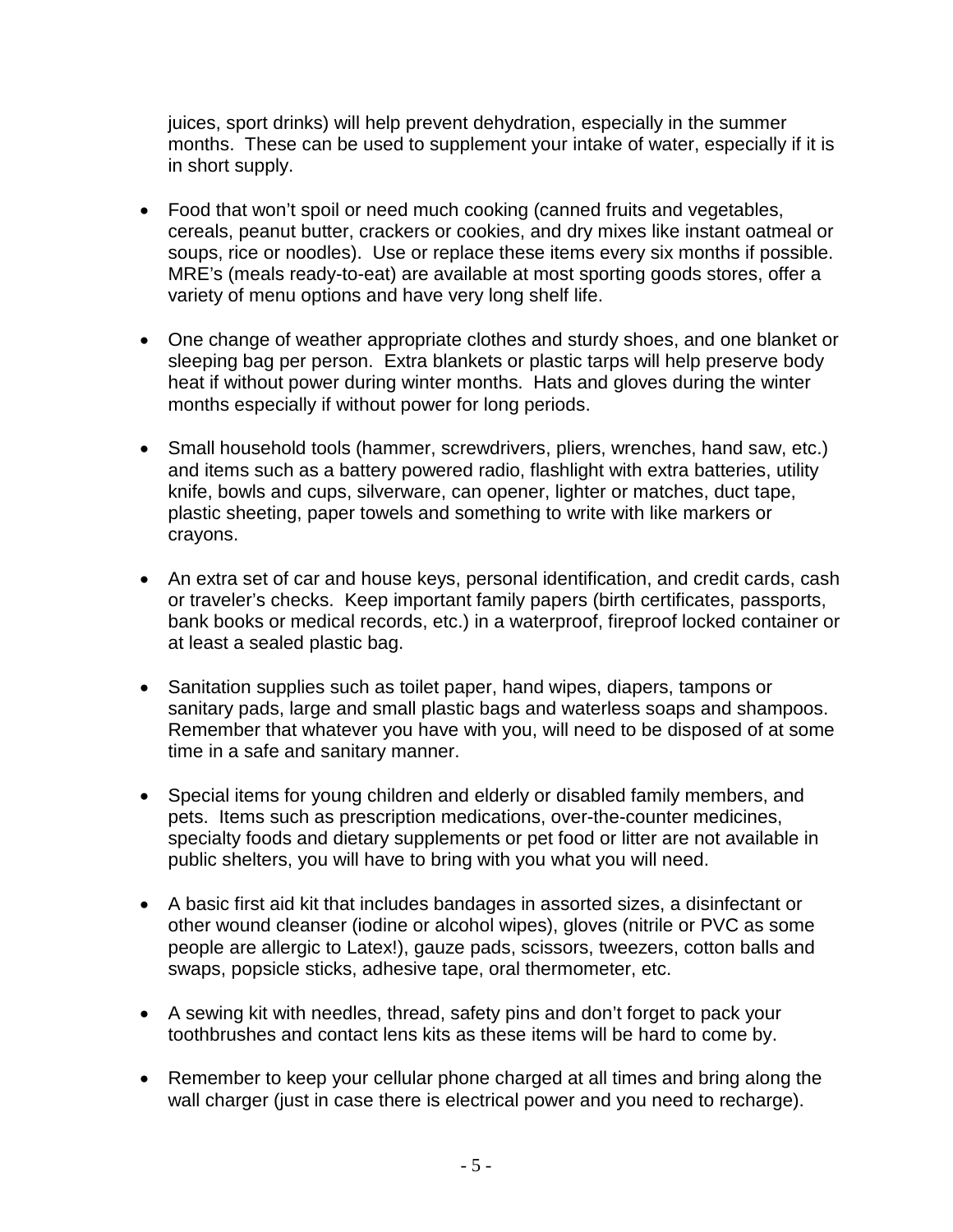A smaller version of your Emergency Kit can be stored in your vehicle for winter emergencies or if stranded in a blizzard. Your vehicle Kit should contain the following:

- Jumper cables and flares, a flashlight with extra batteries and a brightly colored piece of cloth that can be tied to the antenna if snowbound.
- It is generally not a good idea to carry additional gasoline in containers in your trunk, so keep your gas tank full at all times especially in winter.
- A tin can with a candle, waterproof matches or lighter and extra warm gloves. Note paper and something to write with, so if you have to abandon your vehicle, you can leave a note where you are heading and other important information.
- A blanket and plastic sheeting, duct tape and basic hand tools, such as a hammer, assorted screwdrivers, pliers, adjustable wrenches and a utility knife.
- A first aid kit and towels or rags, and if space permits, a small folding shovel.
- Traction devices, sand or cat litter for icy roads if needed. The additional weight of the sand does not give your car any extra traction on ice or in snow, it is most effective under the tires.

#### **When a Disaster or Emergency Happens**

The next section will give you tips on how to know when there is an emergency, information about different types of disasters that could happen in the Morton Grove area, and advice on how you can stay safe if and when they occur.

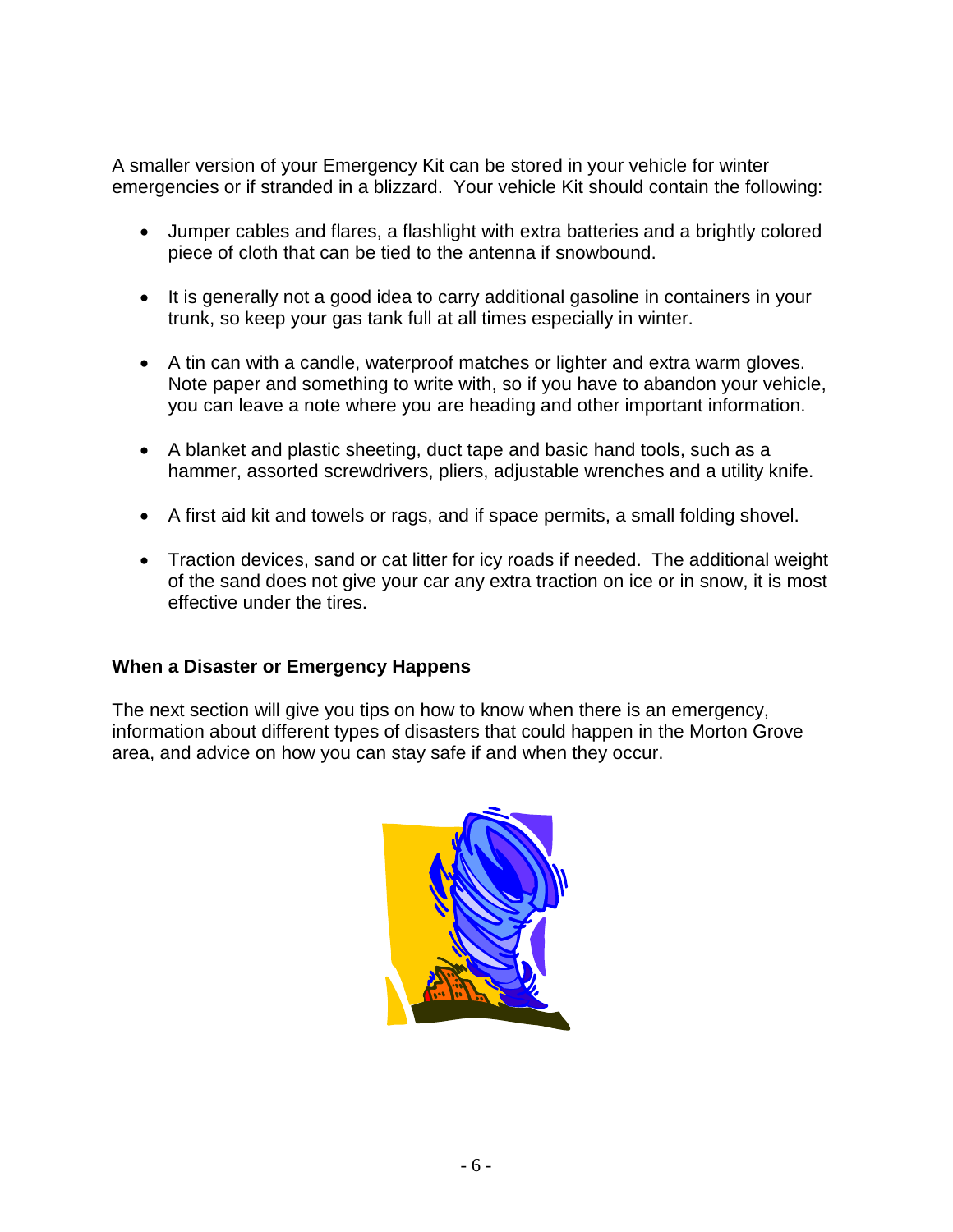#### **How You Will Know When a Disaster Happens**

There are different ways that you will find out that an emergency or disaster is happening. Weather warnings will usually be given on television and radio.

A *Severe Thunderstorm or Tornado Watch* means that conditions are right for severe weather to possibly occur somewhere and at sometime within the watch area. Watches are issued for entire counties and for longer periods of time.

A *Severe Thunderstorm or Tornado Warning* means that severe weather or a tornado is now occurring within the warning area. Warnings are issued for specific areas within a county and for shorter periods of time. If you are aware that a weather warning has been issued for Morton Grove or the immediate area, seek shelter right away.

Morton Grove has five high power voice and tone outdoor warning sirens strategically located throughout the Village. In the event of severe weather, the sirens will be activated and a continuous tone will be heard for 3 to 5 minutes. This is your signal to take immediate action.

In the event of a national emergency, the sirens will be activated with a warbling tone for 3 to 5 minutes. Listen to local radio and television stations for further instructions. The outdoor warning sirens also have the capability to make voice announcements, listen carefully and follow all instructions given.

In other situations you may be contacted by telephone, or emergency personnel will drive by and give instructions over the vehicle loudspeaker or may even come to your door. Please co-operate with the emergency personnel and follow their instructions.

Morton Grove has also enhanced its ability to communicate warnings through a network of tone alert radio receivers placed in all of the Village schools and public buildings. In the event that the radio receivers are activated, School District, Park District, Village and Library employees have been trained how to react in a calm and efficient manner and know exactly what to do in case of an emergency. Please listen and follow their instructions as well.

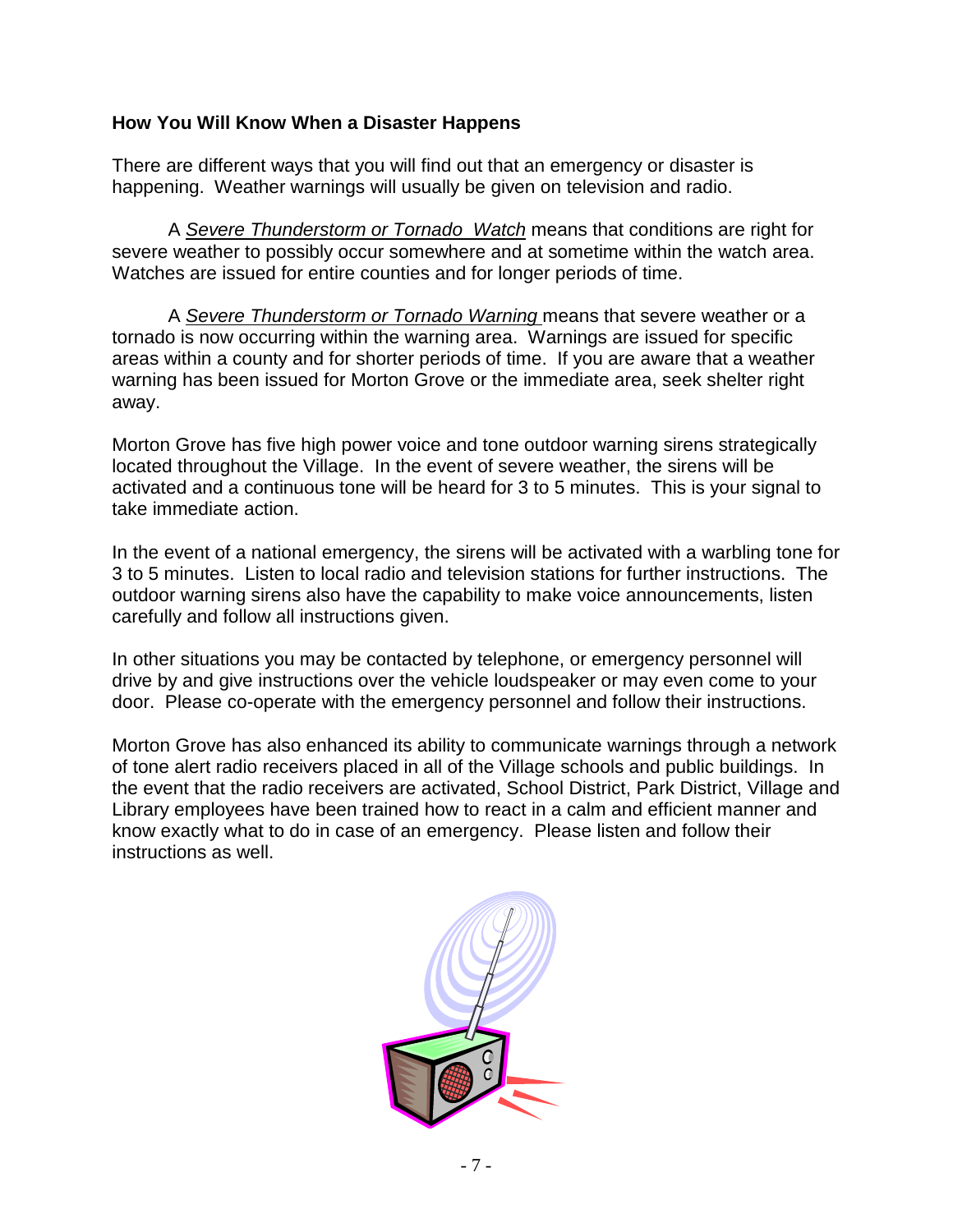## **What to Do for Different Types of Disasters**

*Thunderstorms/Lighting/Hail/High Winds*. All thunderstorms produce lightning that can cause death or serious injury. Lightning can strike from up to 5 to 10 miles away, even if it is clear and sunny where you are. If there is a thunderstorm warning, or if you see or hear that a storm is approaching, follow these steps:

- Get inside a home, building or vehicle right away. Remember it is the metal shell of the car that protects you from lightning, not the rubber tires, lay flat on the seat if possible.
- Close all windows and doors; draw the shades and blinds to protect yourself from flying glass if the window or door glass breaks due to high winds.
- If you're outside, go to a low area, drop to a crouching position with both feet flat on the ground and close together. This will reduce the effects if lightning strikes in the vicinity. Be as small a target as possible.
- Stay away from trees, poles, metal objects and power lines, and do not use appliances such as phones, televisions or computers that can conduct the lightning current into your home or office.
- If driving in a car and large size hail begins to fall, seek out a bridge or overpass to park under. Be sure to pull to the shoulder and turn on your flashers as not to cause an accident.
- Before the storm arrives, secure any outdoor lawn furniture and planters which could become projectiles and cause damage to yours or your neighbor's property.
- Some thunderstorms may produce locally heavy rainfall, which may cause street flooding. Significant amounts of rain in short periods of time may temporarily overwhelm the storm sewer system, if the water is still standing after the rain has stopped notify the Public Works Department.
- Be a good neighbor and prevent some of the causes of storm damage by keeping your trees trimmed and never allow grass clipping or leaves to block street sewers. If the water can't drain properly, it may flood your basement or your neighbors.
- Notify elderly or disabled neighbors of the storm warning so they may also take appropriate actions. They may not be aware of the storm's approach or may need extra help in making preparations.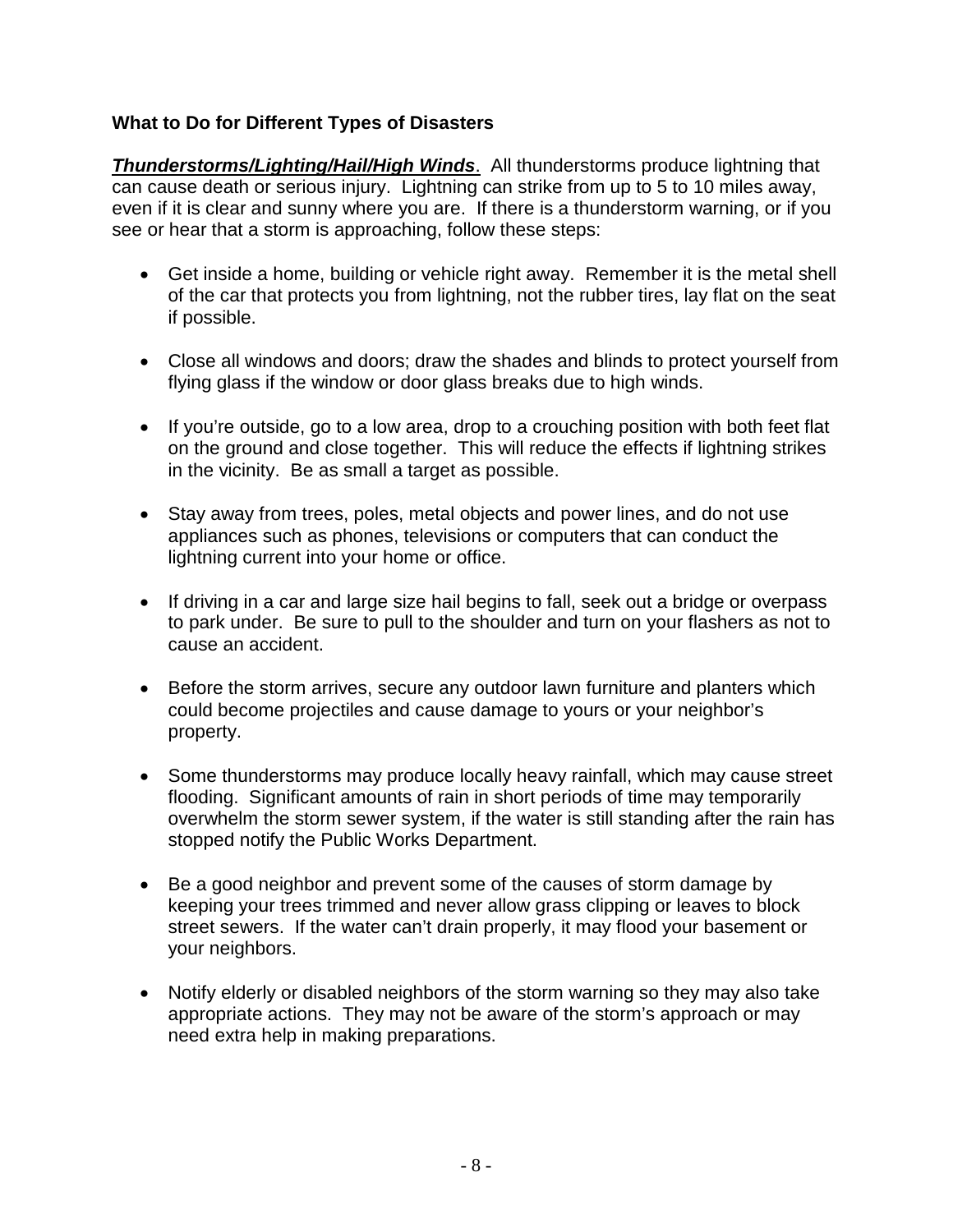*Tornadoes.* Tornadoes produce very high winds from funnel shaped clouds that can lift and move heavy objects such as buildings and cars. They can move extremely fast and do a lot of damage to people and property. If there is a tornado warning, or you see a tornado coming or hear the outdoor warning sirens, follow these steps:

- If you see a tornado or funnel cloud aloft, report it immediately to the Police Department. Every attempt will be made to verify a citizen reported sighting prior to notification of the National Weather Service and activation of the outdoor warning sirens.
- If you are outside, try to seek shelter in a house or other building right away (but not in a car or trailer); if there is no shelter nearby, lie flat, face down in a ditch or low area and cover your head until the tornado passes.
- If you are in a car, get out and lie flat, face down, in a ditch or low area and cover your head until the tornado passes. Parking until a bridge or overpass offers little protection as the winds are intensified as the tornado passes over.
- If you are already inside, move to the basement (under the stairs or a sturdy table or workbench) or preferably an interior, windowless room in the center of the building such as a closet or bathroom, and get into the bathtub and cover yourself with a blanket.
- In a high rise building, seek shelter in the stairwells, or a small interior room on the lowest floor of the building. Contact your building owner or association representative for the exact location of the designated shelter space within your building.
- Avoid places with wide-span roofs, such as gymnasiums, auditoriums, cafeterias and large hallways or great expanses of glass, such as atriums and sun-rooms.
- Stay away from windows and doors. While the view of an oncoming tornado is spectacular, it is not worth risking one's life for a few minutes of video.
- Remember that the most damage is caused by high winds, inspect the condition of your roof and building annually and make repairs before the storms happen.
- After the tornado has passed, assess the damage to your home and then check in on your neighbors. Notify authorities if you need emergency medical assistance and watch out for downed trees and power lines.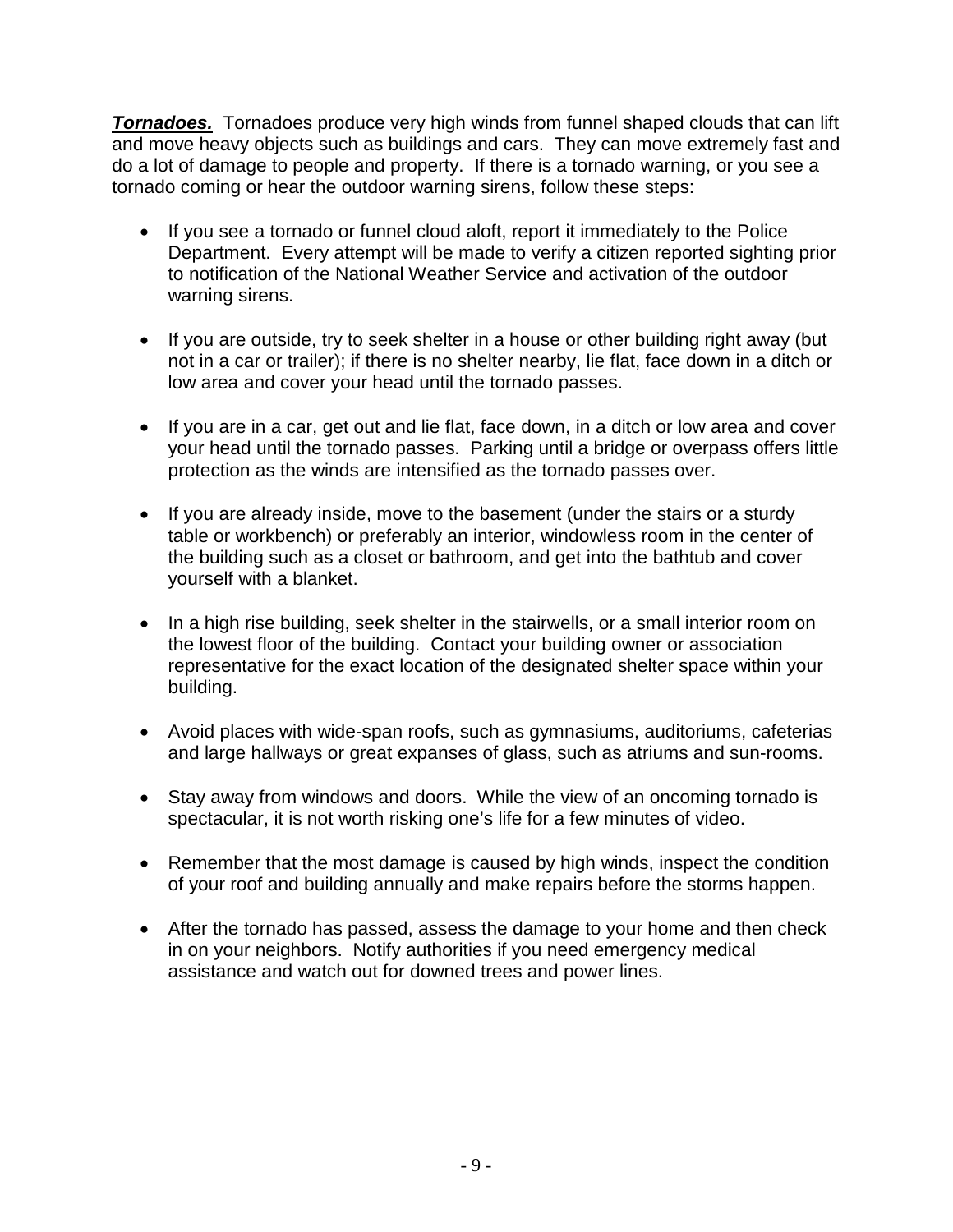**Winter Storms.** Winter storms can be dangerous because they leave people stranded and sometimes without power. If there is a winter storm warning, or if you are already stranded in a storm:

- If already inside, get your Emergency Kit and listen for official updates and important information.
- Do not travel unless absolutely necessary, and if you do, try to take public transportation. Allow extra time and make sure someone else knows where you are going and what route you are taking.
- Stay indoors and dress warmly if you must go outside, wear enough clothing to keep you warm and dry (hat, gloves, boots and additional layers of clothing to help retain body heat).
- Eat and drink liquids on a regular basis, but avoid caffeine and alcohol. You lose as much moisture just breathing in the winter as you do sweating in the summer, so stay hydrated.
- Conserve heat and fuel keep the thermostat at 65 degrees or less during the day and 55 degrees at night, close off unused rooms, stuff towels or rags in cracks under doors, and cover windows at night.
- Avoid using kerosene or propane heaters indoors if the power is out, and only use electric space heaters while someone is at home. Turn off electric space heaters at night as a safety precaution.
- If you have an emergency generator, make sure it is properly installed and only run outdoors. Do not exceed the rating of the extension cords or overload the circuit breakers and never back feed your electrical panel to supply electricity to the entire house.
- If you get stranded in your car or other vehicle, stay with your vehicle, and hang a brightly colored cloth on the radio antenna. Turn on the engine for only about 10 minutes each hour (or 5 minutes every half hour) to keep warm, but make sure the tailpipe is clear of snow and leave the window open a bit to prevent carbon monoxide poisoning.
- The weight of the accumulated snow may cause structural damage to roofs and buildings. Carefully remove snow from roofs with an implement designed for the job. Shoveling a pitched roof by hand is dangerous, exercise extreme caution if you must do so.
- You body reacts differently in cold weather, avoid over-exertion while shoveling snow – it can lead to a heart attack in certain at-risk people. Never stick your hand into the chute of your snow thrower to clear jams!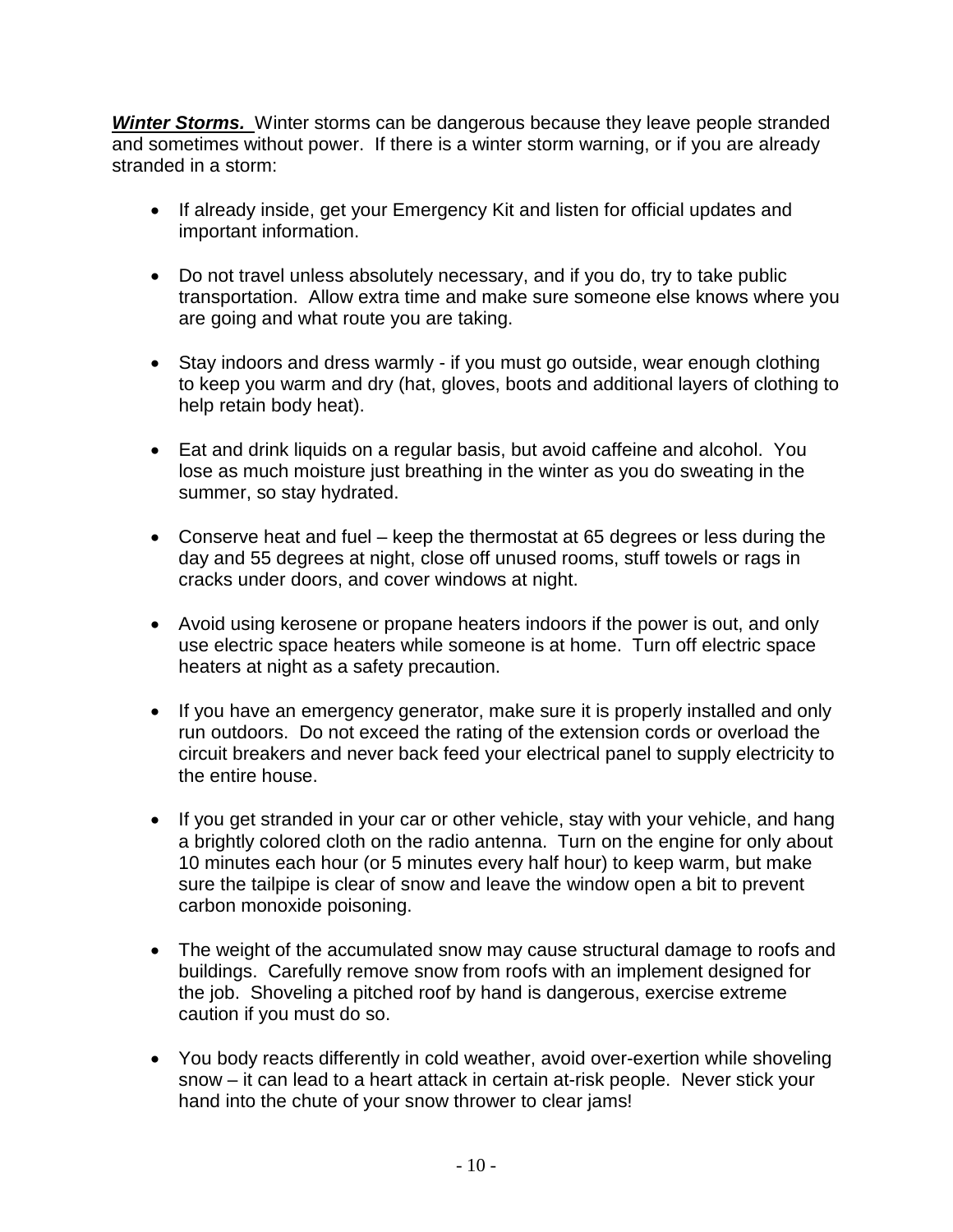*Floods.* Floods can occur quickly and can be dangerous because of fast moving waters. If there is a flood warning or you believe a flood will happen soon:

- Save yourself, not your belongings.
- Stay away from floodwaters even water just six inches deep can knock you off your feet.
- Do not let children play in or near floodwaters, flooded creeks or flood retention ponds.
- Never try to drive through floodwaters if your car stalls, leave it and head for higher ground on foot.
- Once you are in a safe place, listen to a battery powered radio for official updates or wait for emergency personnel to give you instructions.
- The railroad viaduct on Golf Road, just east of Waukegan Road, is a known flooding problem. Try to avoid this area when driving in heavy downpours. Overlook Drive through the Village of Golf and Beckwith Road are good alternative routes.
- In the event that sandbags are needed to contain or divert floodwaters, emergency personnel will require your assistance filling and placing sandbags. Everyone working together is essential to the quick and efficient deployment of sandbags to prevent additional flood damage.
- If you have a basement, move valuable objects and furniture to upper floors. Overhead sewer systems offer some relief, but can be quickly overwhelmed and fail causing water to backup into homes.
- Check your sump pump connections it is illegal in Morton Grove to have your sump pump connected to the sanitary sewer system or discharge onto neighboring property. If in doubt, contact the Public Works or Building Department for guidance.
- A sump pump with a backflow check valve may save your property, if it is working properly. Invest in a model with a battery backup in case of power failure and keep the sump pit cleaned and in good repair.
- One of the most bizarre, but serviceable suggestions is to intentionally flood your basement with fresh, clean water to counter-act the hydrostatic pressure of the ground water outside your building. This is an extreme measure and not for the faint of heart! It may save your foundation from structural failure and collapse.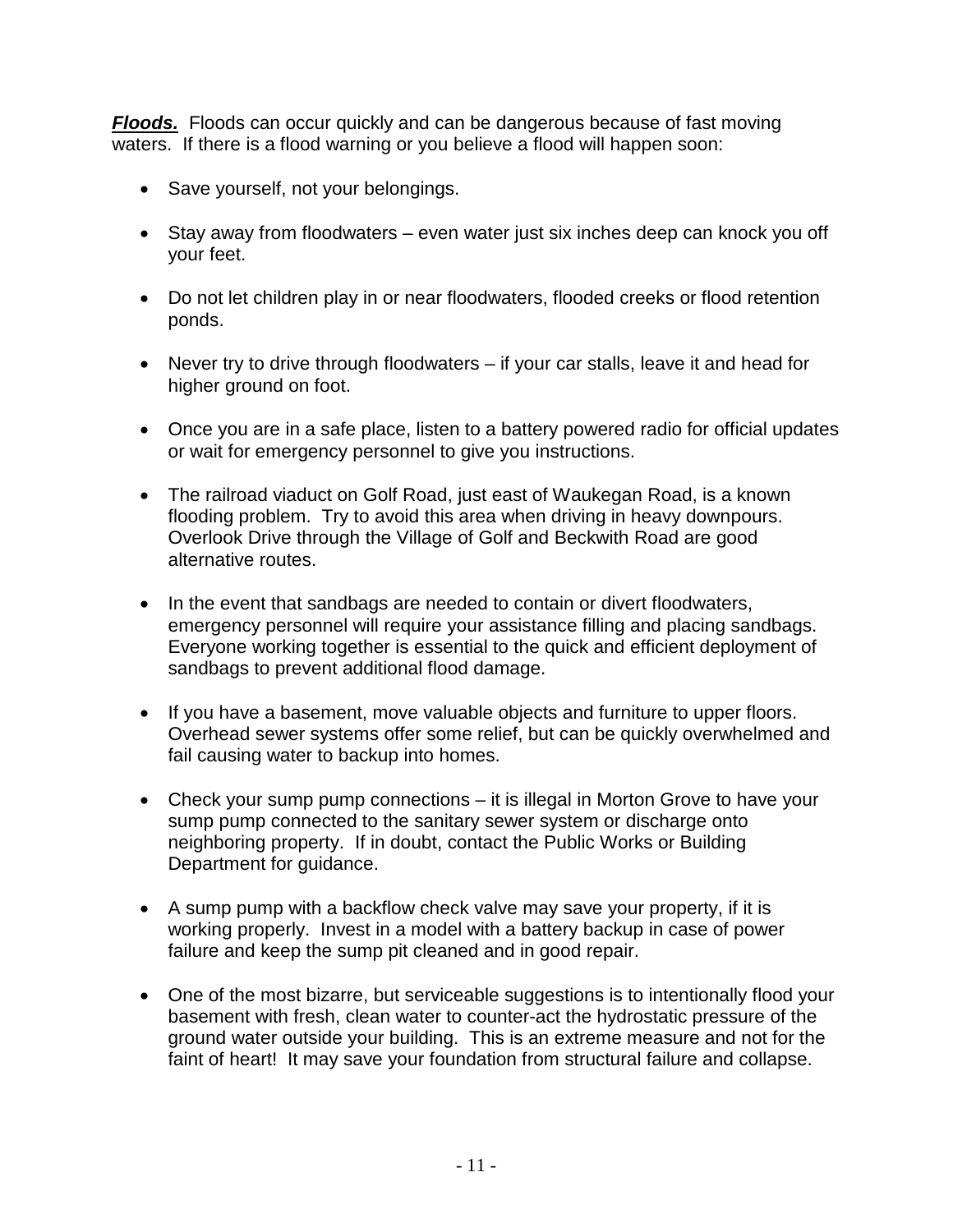*Fires/Explosions*. Fires can cause death and serious injury to people because of burns and breathing in of smoke. Explosions may occur on their own or as part of a larger fire and create a lot of damage to people and property. If you hear a fire alarm or smoke detector, see a fire, or see or smell smoke or natural gas, follow these steps:

- If indoors, get out immediately, call 911 to report a fire or smoke.
- If you smell natural gas inside a building, get out right away and call 911 from a neighbor's house. If you smell gas outdoors, call 911 from a safe location away from the odor.
- If a stove fire starts, slide a lid over it and turn off the burner. Never put water on a grease fire – this will make the fire spread. Baking Soda or salt straight out of the box will also extinguish a small fire in a pan if a lid is not handy.
- If you have a fire extinguisher and know how to use it, do so. If the fire will not go out right away, get out and call 911. Even if you successfully put out a small fire at home, call the Fire Department to check things out. Fire may extend into places you can not see and smolder there, only to erupt into a larger fire later.
- Be careful when opening doors feel a closed door from top to bottom and around the jamb. Touch the door knob with the back of your hand before you open it. If it is cool and there is no smoke at the bottom or top, open it slowly. If it is warm or you see smoke at the cracks, you need to find another way out.
- Stay low if your only way out is through smoke, crawl on the floor under the smoke to get to your exit. Soaking a towel in water to cover your face and breathing through it may help.
- If the smoke is too thick, or heat or flames block your exit, stay in a room with the door closed and window open and hang a sheet outside the window so firefighters can find you. Soak towels in water and stuff them under the door to help keep out the smoke.
- Once you are out of a burning building, stay out! Don't go back in for any reason.
- Meet family members at your pre-designated meeting place.
- Before a fire starts, make a family plan and rehearse it often. Children should be taught not to be afraid in times of emergency. A visit to the local fire station is a good educational experience for the children and adults as well.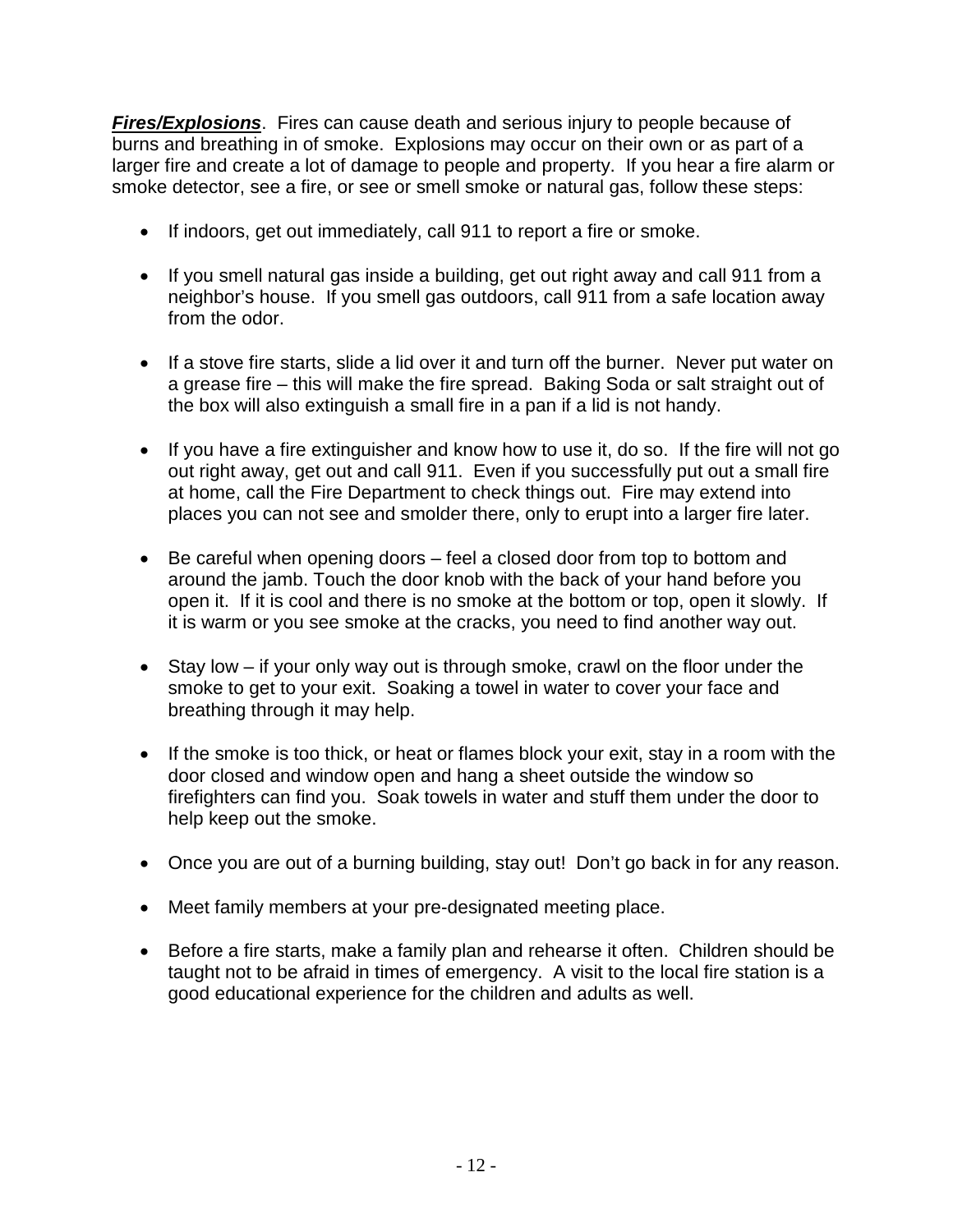*Chemical Spills.* Dangerous chemicals may be used by local companies or transported through the Village by railroad or by highway. Sometimes these can be released into the environment from an industrial or transportation accident or intentionally as an act of terrorism. There may be in addition to fire and explosions, a cloud of toxic substance released that is poisonous to people and animals.

- If you receive any threat about a potential toxic spill or chemical release, or see any unusual activity that you may believe is part of a chemical event, call 911 right away!
- If you live or work near the scene of a chemical event that is not in your building, stay where you are, listen for emergency updates and wait for instructions from the Police or emergency personnel before leaving the area.
- If you are at the scene of a chemical event, get yourself and others far away from the spill or leak, and then call 911. Try to stay upwind and wait in a safe place until emergency responders arrive. Watch for signs of toxic poisoning (trouble breathing, dizziness, irritated eyes, skin or throat, vomiting, cramps or diarrhea) and report those right away to emergency personnel.
- Try to avoid breathing in fumes or smoke by covering your mouth with your hand or a cloth. Never touch, taste, smell or place yourself near any spilled real or suspected chemical substance.
- If you come in contact with chemicals, pour cold water over yourself and others and remove any contaminated clothing. If you don't have access to water, or if the chemical may react with water, brush off the chemicals from the skin with a glove, plastic bag or cloth.
- If you are outside, try to stay upstream, uphill, and upwind of the chemical event.
- If you are told by local officials to "shelter in place", remain in your home or office, turn off all heating and air conditioning systems and get your Emergency Kit. Go to an interior room (preferably without windows) and use duct tape and plastic sheeting to seal all of the cracks around the door and any vents into the room. Keep listening to your radio or television until you are told it is safe or that you should evacuate.
- Do not buy a gas mask; there are too many safety concerns to ensure safe and effective use. Many found on Internet web sites are military surplus items that without proper fitting and user training can be dangerous for the wearer.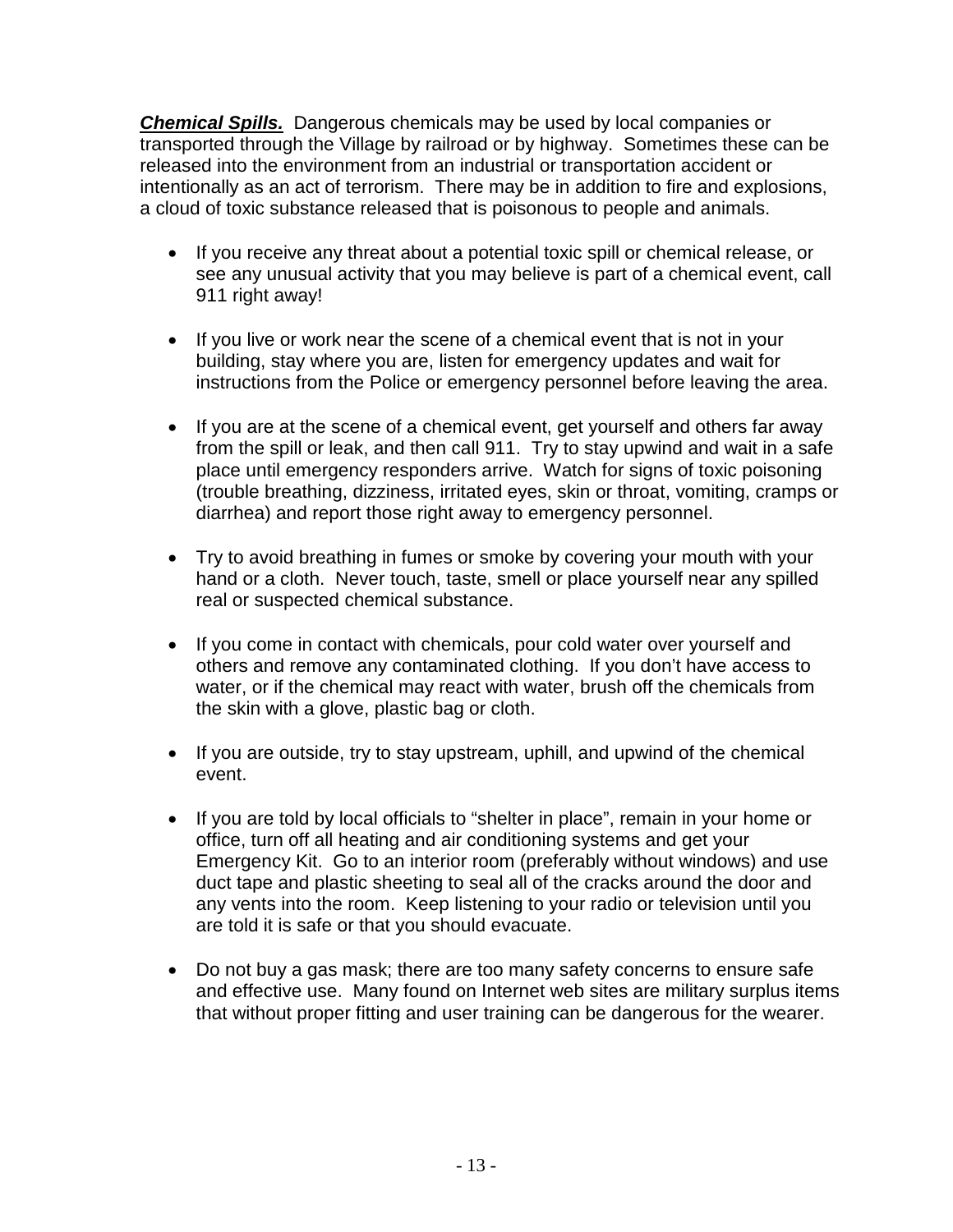*Biological Release.* Bio-terrorism involves the deliberate use of harmful viruses and bacteria to make people sick. While these events are rare, they can be very dangerous. Although we cannot always prevent these disasters from happening, we can report any unusually activity to the Police. If you get news that a bio-terrorism event has taken place where you live or work, or strongly suspect that something has or is about to occur, you should follow these steps:

- If you receive any threat about a potential biological release, or see any unusual activity that you may believe is part of a biological event, call 911 right away!
- If you live or work near the scene of a biological event that is not in your building, stay where you are, listen for emergency updates and wait for instructions from the Police or emergency personnel before leaving the area.
- If you are at the scene of a biological event, get yourself and others far away from the release, and then call 911. Try to stay upwind and wait in a safe place until emergency responders arrive. Watch for signs of infection (trouble breathing, dizziness, fever, loss of appetite, vomiting, cramps or diarrhea) and report those right away to emergency personnel.
- If you see or receive a suspicious looking package (bulky envelopes, unfamiliar or missing return address, heavy or oddly sealed boxes, leaking powders or other substances) do not open, shake or put your face near it. Put it down gently and get yourself and others out of the room.
- If you come in contact with a suspected biological agent, wash your hands or shower with plenty of soap and hot water. Remove contaminated clothing, call 911 and seek immediate medical attention.
- Do not purchase or stockpile antidote drugs; there are too many safety concerns and biological strains to assure effectiveness.
- If you are told by local officials to "shelter in place", remain in your home or office, turn off all heating and air conditioning systems and get your Emergency Kit. Go to an interior room (preferably without windows) and use duct tape and plastic sheeting to seal all of the cracks around the door and any vents into the room. Keep listening to your radio or television until you are told it is safe or that you should evacuate.
- Wait for Public Health Department information and instructions if antidote drugs will be distributed to the general public. Never self-medicate with any prescription or over-the-counter drugs even as a preventive measure.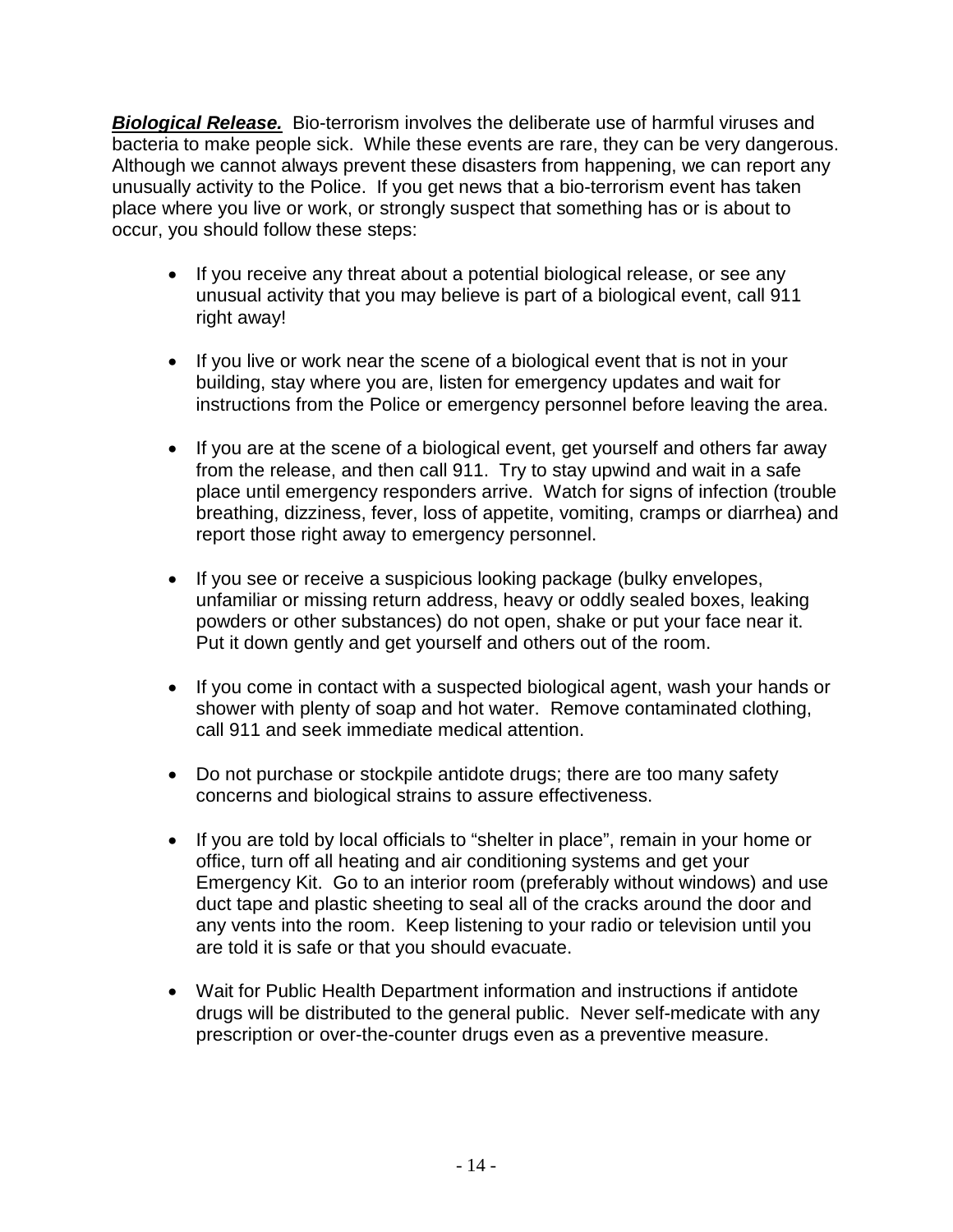*Nuclear Attack or Radioactive Release.* Radiation poses a threat to the body in many ways. Radiation poisoning can cause internal bleeding, loss of hair, severe burns, nausea, vomiting, diarrhea and death. In small doses it can have long term effects by altering the DNA structure leading to several types of cancers and birth defects. In the event of a nuclear attack on the United States or a smaller scale terrorist release of radioactive substances, follow these steps:

- Upon receipt of information that a nuclear attack is imminent upon the United States, the appropriate federal authorities will notify state and local governments to take immediate action. Morton Grove will activate the outdoor warning siren in "attack" mode (a warbling tone) for 3 to 5 minutes. Tune your radio or televisions to a local station for important news and information. Seek shelter indoors immediately.
- If you are outdoors, get inside a sturdy building immediately. Go to the lowest level or basement and put as much heavy material between yourself and the blast. Intense heat and radiation are the first wave following a nuclear explosion, a second shock wave of extremely high pressure immediately follows, knocking down any structures not destroyed by fire.
- Stay where you are until you are absolutely sure the attack is over. The immediate danger of fire and the most intense radiation is short lived. Secondary radiation from fallout is another hazard. Stay indoors if it is safe to do so, if you are in danger from building collapse or fire, survey the scene and move to another shelter as quickly as possible.
- Remove any clothing contaminated by fallout and wash with water if available, otherwise dust off any loose debris with gloves, a plastic bag or cloth.
- A smaller scale terrorist release may not be accompanied by an explosion at all. It may be as simple as a large dose of radiation from an isotope or other radioactive source in a crowded place. Watch for signs of radiation sickness (nausea, vomiting, burning sensation of the skin and scalp, muscle weakness and cramps), call 911 immediately and seek medical attention.
- A conventional explosive device which scatters radioactive material, also known as a "dirty bomb", may be as inconspicuous as a backpack left on a seat in a theater or on a bus. If you suspect anything, call 911 and evacuate the area immediately.
- Time, distance and shielding are the only methods to reduce your exposure to radiation, and increase your chances for survival. Spend as little time as possible outdoors, keep a large distance away from the source, and place as much dense material between you and the source.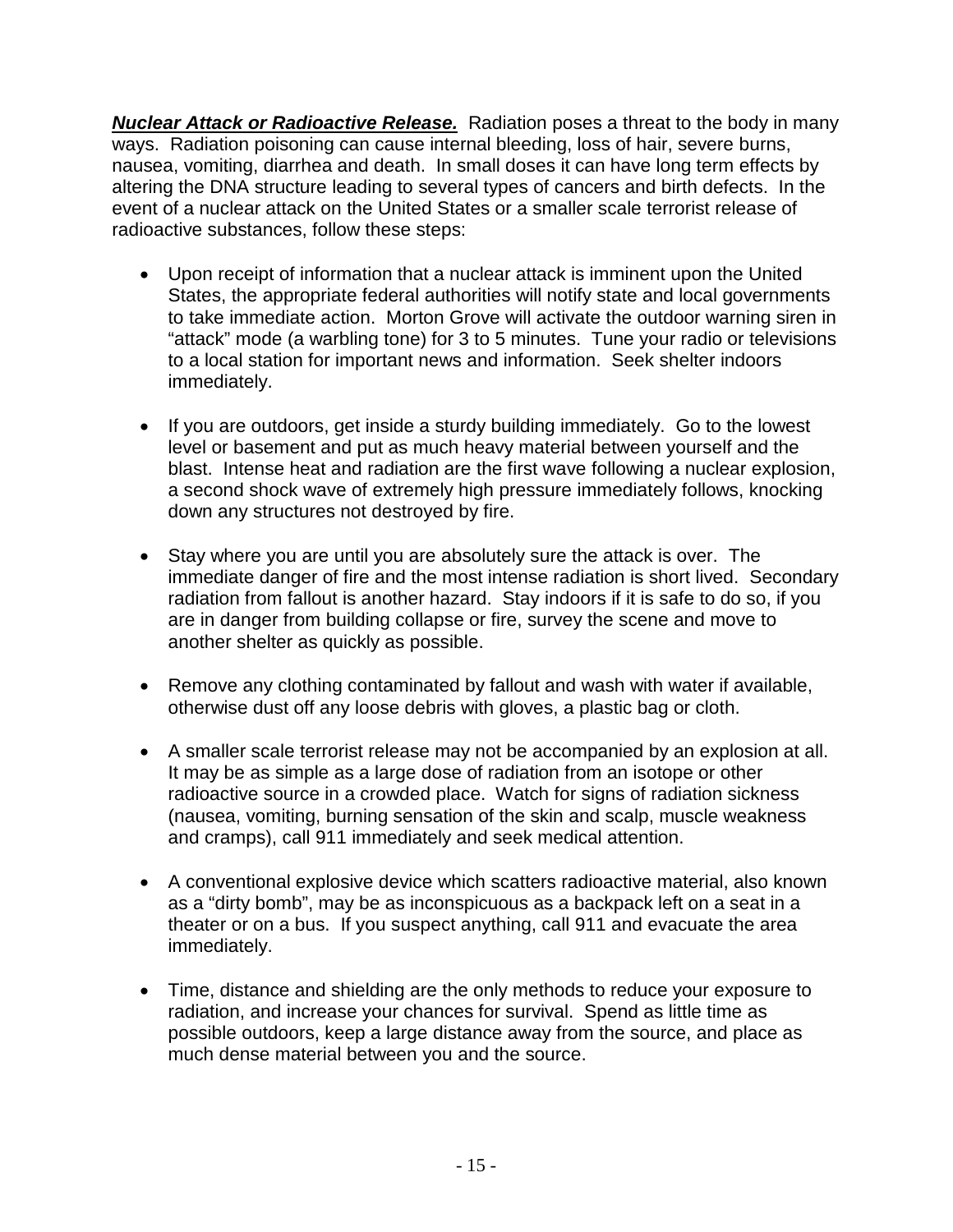#### **What to Do Until Help Arrives**

Basic First Aid and CPR skills can save a life, the Morton Grove Fire Department offers training classes in both for those who want to help in an emergency.

If someone with you is sick or hurt, follow these basic first aid steps:

#### *Check – Call – Care*

**Check** the scene. Make sure it is safe for you to get closer, and then check the injured person to see if they have any life threatening conditions (chest pain, difficulty breathing, heavy bleeding, is unconscious, or has severe injuries from a fall, head injury or burns).

*Call* for help. If the injured person has any of the life threatening conditions listed above, call 911 right away, or have someone else call while you stay with the person.

*Care.* Do your best to comfort the sick person and prevent further injury until emergency personnel arrive. Here are some ways you can help;

#### *Control Bleeding.*

- Cover wounds with a pad, bandage, or cloth and press firmly.
- If there are no broken bones, lift and keep the injured area above the level of the heart.
- If the bleeding does not stop, put on extra bandages (without removing the previous ones), and squeeze the artery against the bone at a point between the injury and the heart (usually inner legs or inner arms).

#### *Care for Shock.*

- Keep the injured person from getting either too cold or too hot.
- Lay the person flat on their back and keep the legs about 12 inches above the floor or ground (if no broken bones).
- Do not let the injured person eat or drink anything.

#### *Tend Burns.*

- Cool the burned area with lots of cool water.
- Cover the burn with a dry, clean bandage or cloth.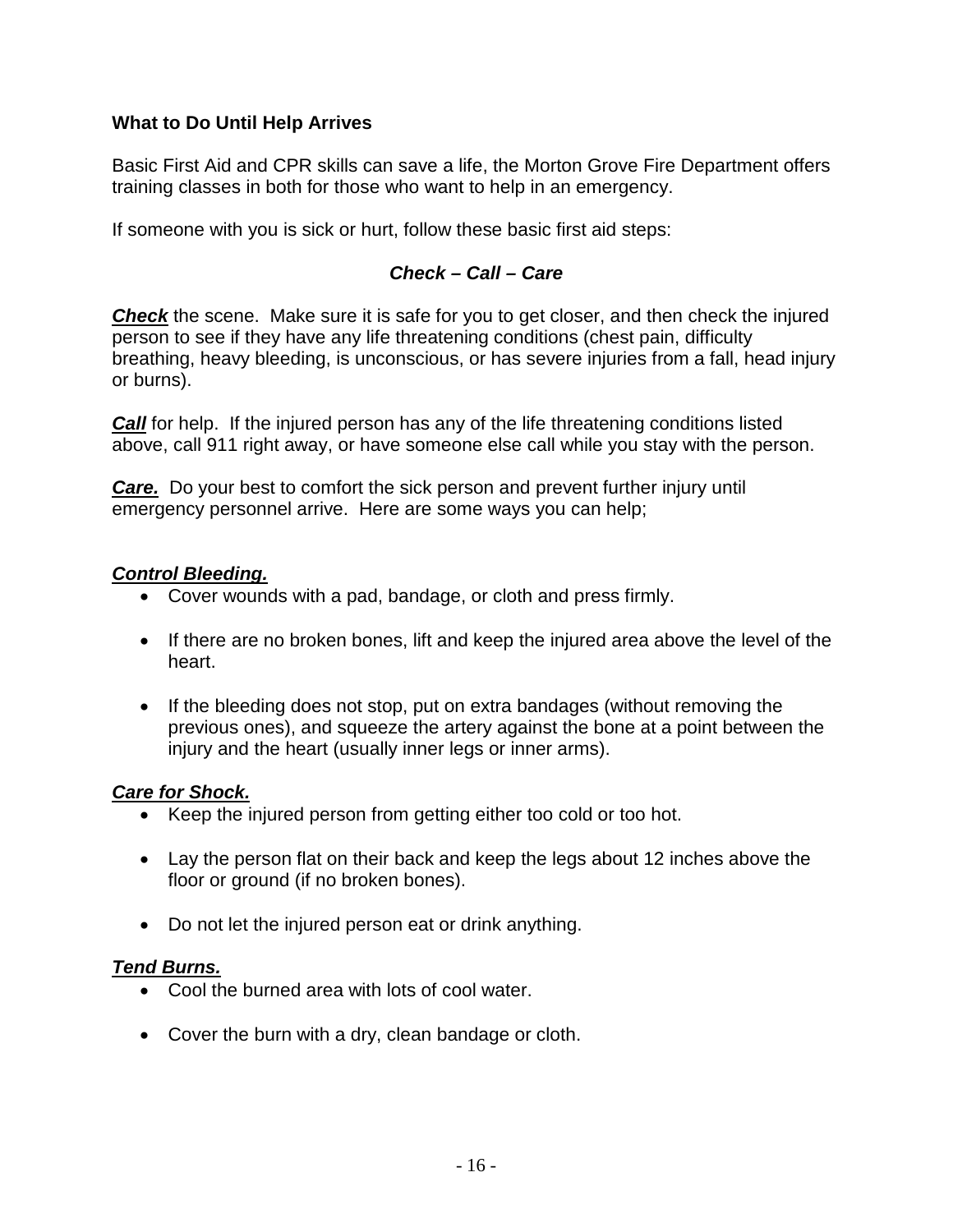#### *Care for Injuries to Muscles, Bones and Joints.*

- Apply ice or a cold pack to control swelling and lessen pain.
- Avoid movement or activity that causes the injured person any pain.
- If you must move the person because the area is unsafe, try to keep the injured part still.

*Reduce Any Care Risks.* The risk of getting a disease while giving first aid is rare. However, to lower the risk:

- Avoid direct contact with blood and other body fluids.
- Use Nitrile or PVC gloves if you have them, as some people are allergic to Latex.
- Thoroughly wash your hands with soap and water right away after giving first aid.

#### **Basic Survival Tips**

*If Your Power Goes Out.* Remain calm, call ComEd at (800) EDISON-1 (1-800-334- 7661) to report the power outage, and follow these steps:

- Determine if it is just your home or the entire block. If it is just your house without power, check your circuit breakers first. Look outside to see if the service line from the pole to the house is intact, if the line is down in your backyard, stay inside!
- Do not call 911 to report a power outage. The Village cannot help restore electric power. If there is an immediate fire or safety hazard from a downed power line, call 911 and stay away from the area.
- Use a flashlight for emergency lighting instead of candles.
- Turn off all electrical appliances you were using when the power went out.
- Avoid opening the refrigerator or freezer so they will stay cold.
- Listen to your battery powered radio for updates and information.
- Assist family members or neighbors who may become ill from extreme heat or cold.
- Never run a generator, grill or kerosene heater inside a home or garage as these can cause a fire or carbon monoxide poisoning.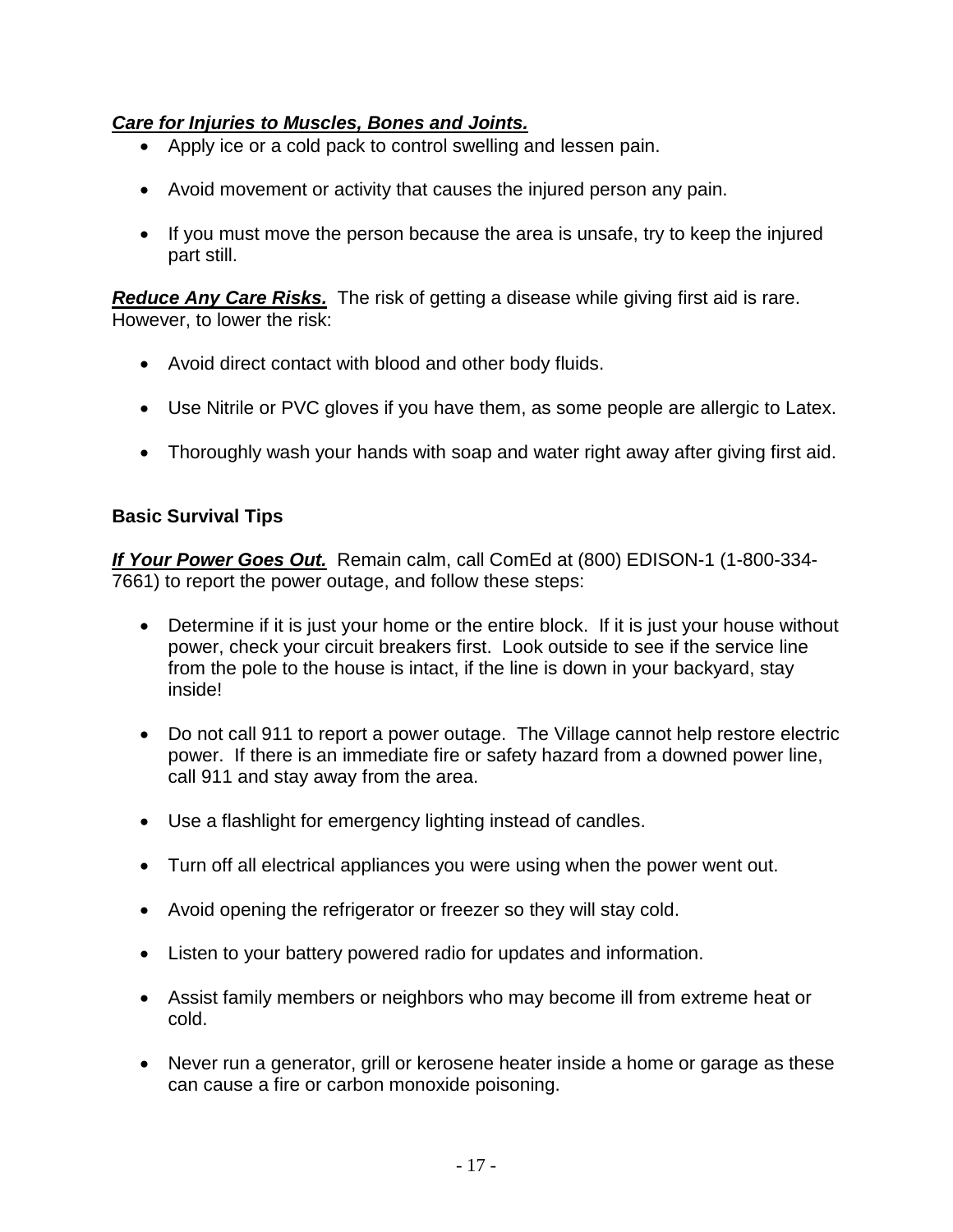• If you need to cook, use a grill or camp stove outdoors, or use your fireplace. Canned food can be heated up and eaten right out of the can (be sure to open the can and remove the label before you heat it).

*If Food Supplies are Low.* Healthy people can survive for a long time on half of what they usually eat, and without food at all for many days. People (except for children and pregnant women) may ration food but not water. Follow these tips if your food supply is limited during an emergency:

- Eat salt free crackers, whole grain cereals and canned foods with high liquid content rather than high fat, high protein or salty foods that make you thirsty.
- If at home, use up foods from your refrigerator and freezer first, then use up the canned foods, dry mixes, and other items you already have on your cupboard shelves.
- Continue to drink water and other liquids as normal, if you can.

*If the Water Supply is Limited.* Sometimes severe storms, floods, or simple mechanical problems can compromise the water supply. In the event of any difficulties with the water supply system, the Village will make announcements for residents to boil the water for 10 to 15 minutes to make sure it is safe to drink, otherwise follow these steps:

- Keep a few gallons of water handy in the refrigerator or closet for emergencies. Use the stored water for drinking or other household uses regularly so it is replaced often to keep it fresh.
- Camping and Sporting Goods stores sell Water Purification Tablets, these will purify several gallons of water, removing bacteria but not sediments. The water may be cloudy but is safe to drink.
- Add a few drops of Chlorine bleach to the water and let it stand for a while. Do not use laundry bleach that contains perfumes, additives or detergents.

## **What About My Pets?**

Shelters are not required to house pets, other than service animals. If you evacuate with your pet, you are responsible for them. If you leave your pet behind, make sure you leave out fresh water and plenty of food until you can return. Contact Animal Control for more information on sheltering pets.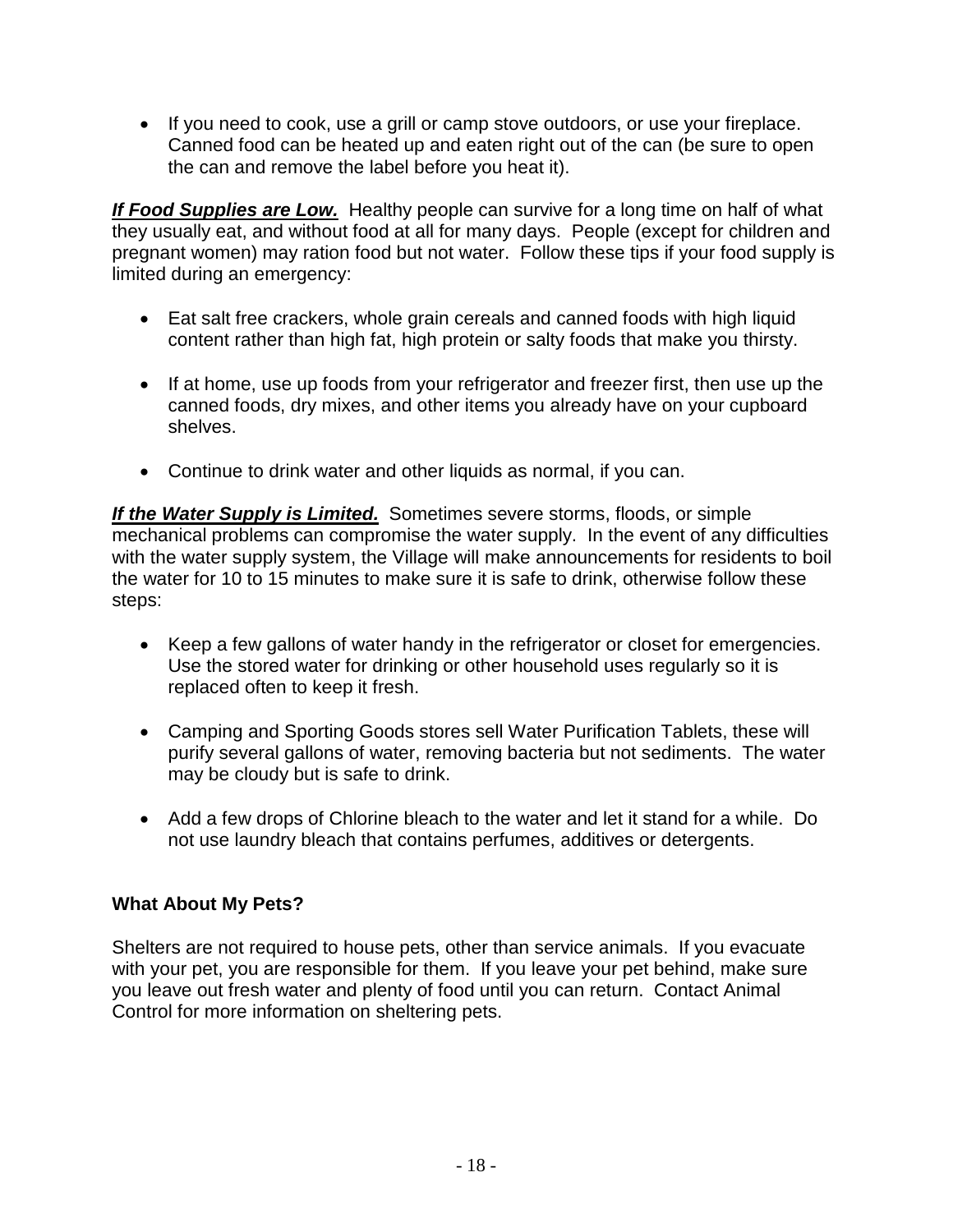## **Staying Healthy and Safe After a Disaster**

**Coping with Trauma.** Recovery continues even days or months after a disaster as you and your family face the emotional and psychological effects of the event. Reactions vary from person to person, but may include: restless sleep or nightmares, anger, fear, or wanting revenge, lack of emotion, needing to keep active, loss of appetite, weight loss or gain, headaches, and mood swings.

All of these symptoms are normal reactions to stressful events. Let yourself and others react in their own way. It may be helpful to:

- Talk with your family and friends about what happened and how you feel about it.
- Volunteer at a local shelter, blood bank, or food pantry to help with emergency efforts.
- Talk to your minister, spiritual advisor or other counselor.
- Encourage your children to share their feelings, even if you must listen to their stories many times – this reaction is a normal way for children to make sense of traumatic experiences.
- You may also want to share your feelings about the event with your children.

If these strategies are not helping to lower your stress, or you find that you or your family members are using drugs/alcohol or resorting to other unhealthy behaviors in order to cope, you may wish to seek outside or professional help.

## **Ways You Can Help Others**

Here are a few more basic tips to keep in mind that may help you, your family, or emergency workers get through a disaster more quickly and safely:

- Only call 911 for a possible life-threatening emergency. Telephone lines are very busy in disaster situations, and they need to be kept clear for emergency calls.
- If you do not have an emergency, do not call or go to the hospital emergency department.
- If you are able to donate blood, contact LifeSource (847) 298-9690 to make an appointment at the donation center closest to you.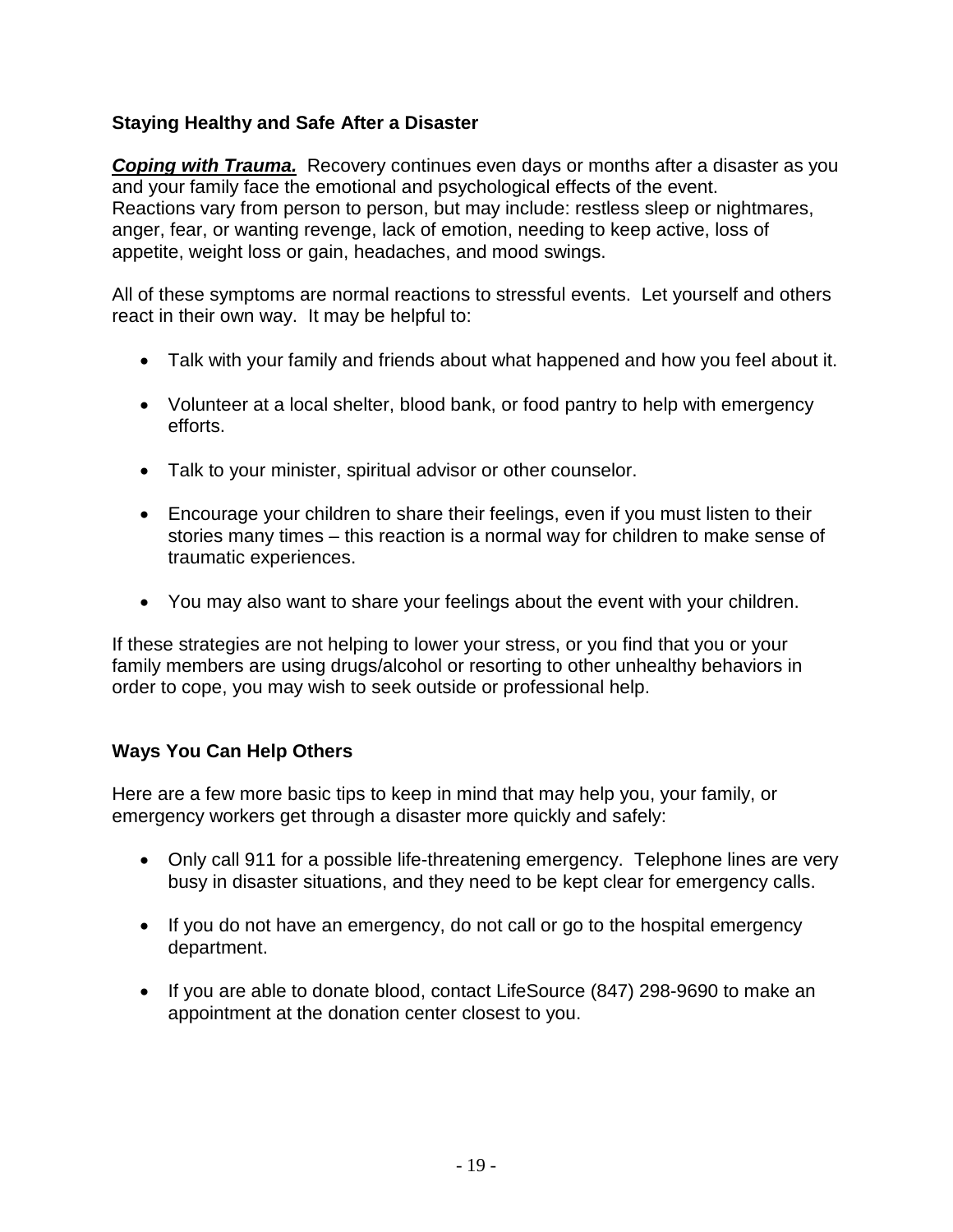| <b>Notes</b> |
|--------------|
|              |
|              |
|              |
|              |
|              |
|              |
|              |
|              |
|              |
|              |
|              |
|              |
|              |
|              |
|              |
|              |
|              |
|              |
|              |
|              |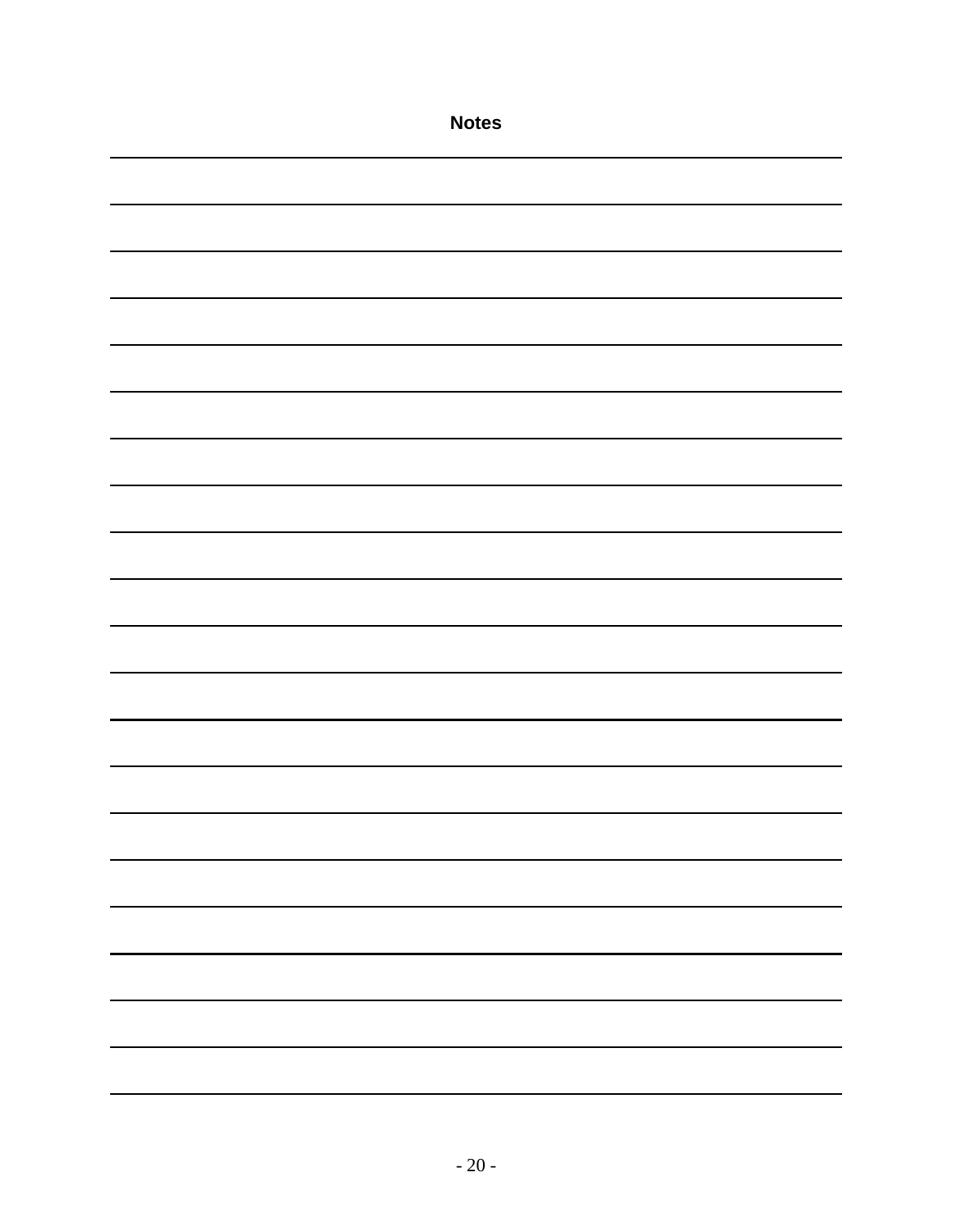#### **Emergency Contact Information**

Emergency (Police, Fire, Medical): dial **911** Fire or Ambulance: **(847) 965-2121** Police: **(847) 965-2131** Poison Control: **(800) 222-1222** ComEd: **(800) EDISON-1** or **(800) 334-7661** NICOR: **(888) NICOR4U** or **(888) 642-6748**

#### **Non-Emergency Contact Information**

Village of Morton Grove General Business: **(847) 965-4100** 24 Hour Information Line: **(847) 663-6161** Police Non-Emergency: **(847) 470-5208** Fire Non-Emergency: **(847) 470-5226** Public Works: **(847) 470-5235** Building and Inspectional Services: **(847) 470-5214** Emergency Management Agency: **(847) 965-1502**

North Shore Senior Center: **(847) 470-5223** Lutheran General Hospital: **(847) 723-2210** Rush-North Shore Hospital: **(847) 677-9600**

#### **Websites for Information**

American Red Cross [www.redcross.org](http://www.redcross.org/) National Weather Service [www.crh.noaa.gov/lot](http://www.crh.noaa.gov/lot) Illinois Emergency Management Agency [www.state.il.us/iema](http://www.state.il.us/iema) Federal Emergency Management Agency [www.fema.gov](http://www.fema.gov/) Centers for Disease Control and Prevention [www.cdc.gov](http://www.cdc.gov/) Village of Morton Grove [www.mortongroveil.org](http://www.mortongroveil.org/) United States Fire Administration [www.usfa.fema.gov](http://www.usfa.fema.gov/) The Weather Channel [www.weather.com](http://www.weather.com/) Cook County Department of Homeland Security and Emergency Management [www.cookcountyhomelandsecurity.org](http://www.cookcountyhomelandsecurity.org/) Illinois Department of Public Health [www.idph.state.il.us](http://www.idph.state.il.us/) Illinois Department of Nuclear Safety [www.idns.state.il.us](http://www.idns.state.il.us/) Illinois Environmental Protection Agency [www.epa.state.il.us](http://www.epa.state.il.us/) National Domestic Preparedness Office [www.ndpo.gov](http://www.ndpo.gov/)

#### **Information Sites for Children**

United States Fire Administration [www.usfa.fema.gov/kids/](http://www.usfa.fema.gov/kids/) Illinois Firefighter's Association [www.state.il.us/kids/fire/](http://www.state.il.us/kids/fire/) Federal Emergency Management Agency [www.fema.gov/kids/](http://www.fema.gov/kids/)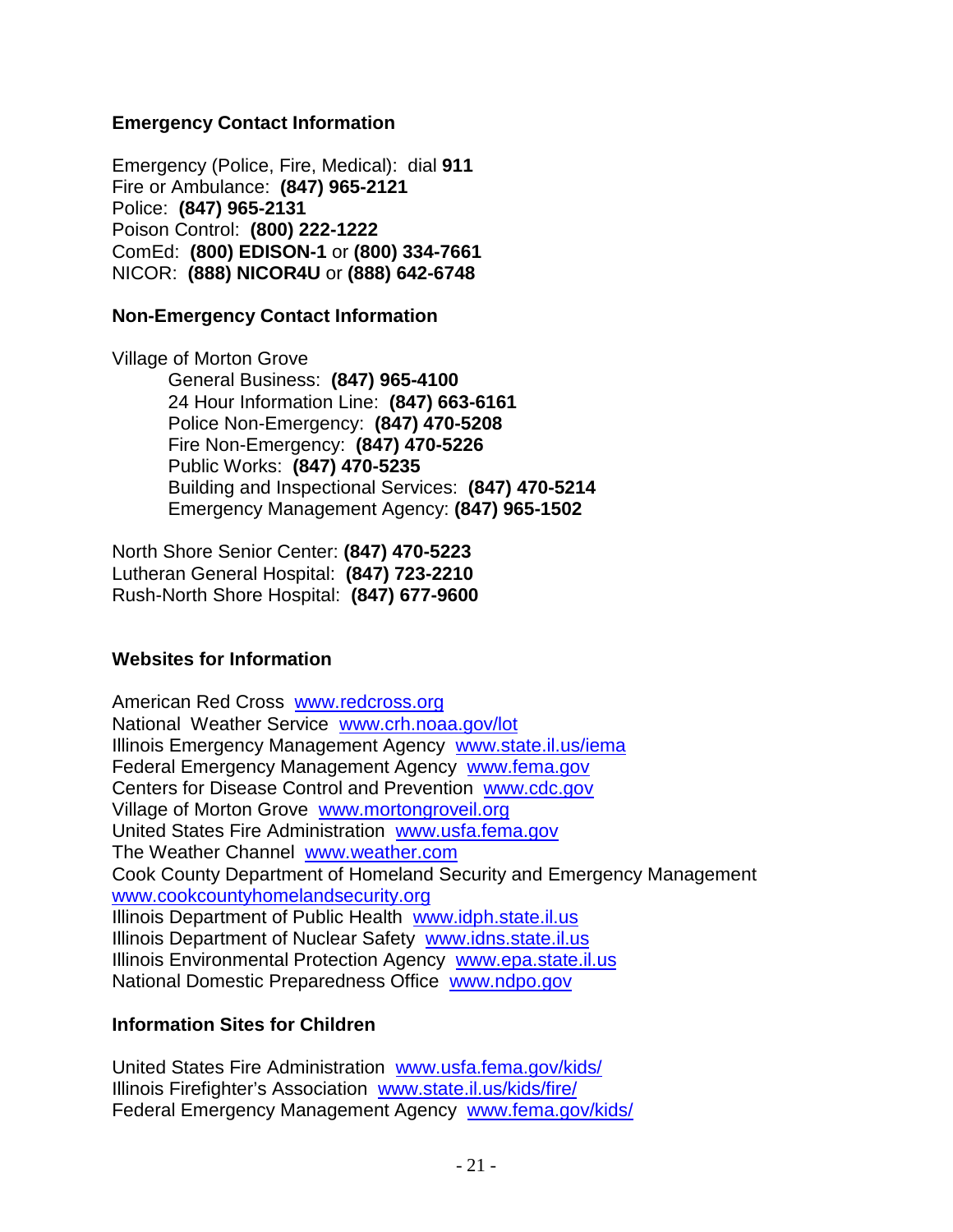#### **Family Emergency Plan Info Form**:

Fill these out and make copies for family members to carry with them:

| <b>Emergency Contact Information</b> |
|--------------------------------------|
|                                      |
|                                      |
|                                      |
|                                      |
|                                      |
|                                      |
|                                      |

## **Emergency Contact Information**

#### **Emergency Contact Information**

| Meeting Place #2 (away from home): Meeting and the state of the state of the Meeting Place #2 (away from home) |
|----------------------------------------------------------------------------------------------------------------|
|                                                                                                                |
|                                                                                                                |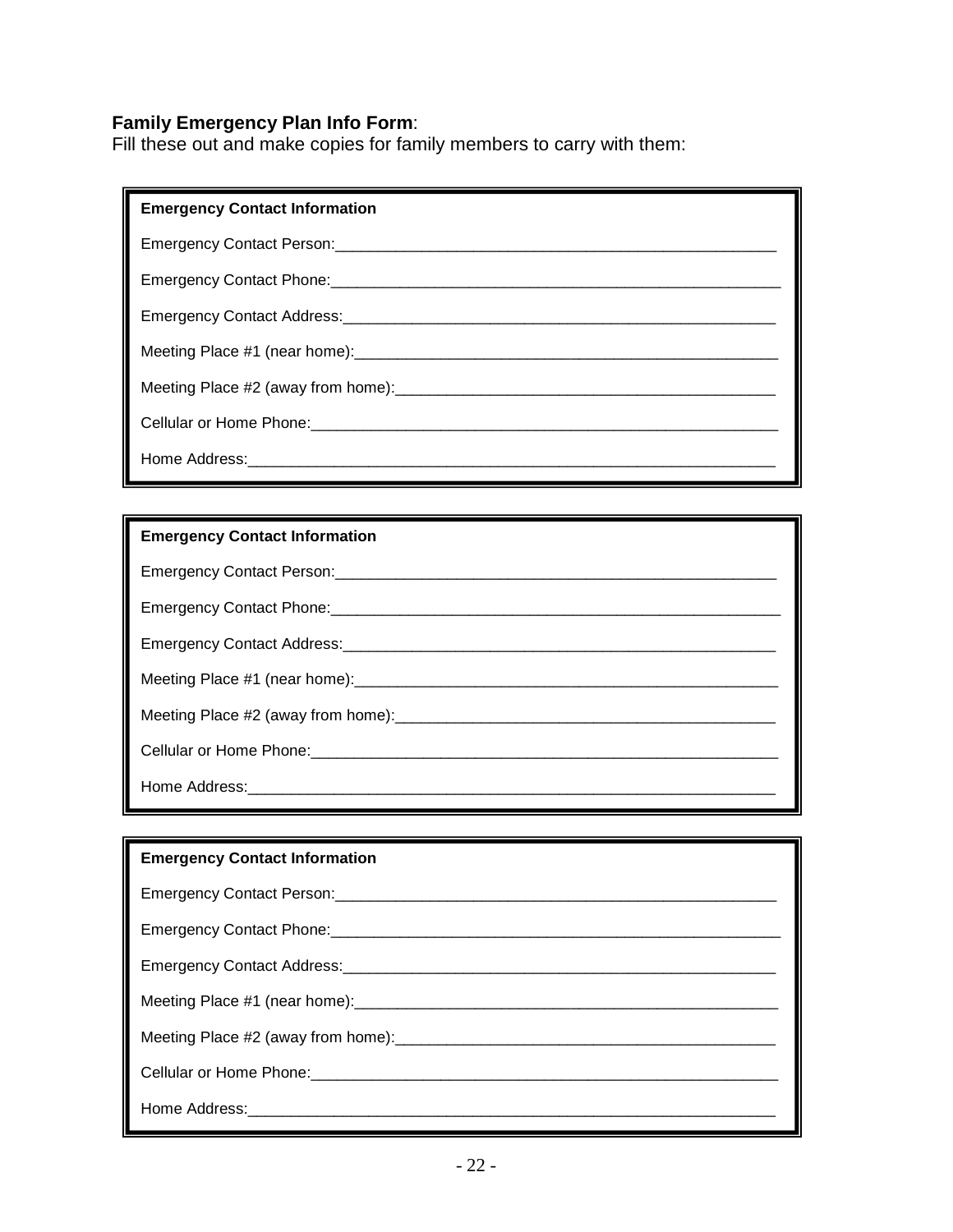## **Morton Grove Emergency Information Access**

A host of methods exist and plans are in place to provide emergency information to Morton Grove residents during periods of crisis, or when normal services and way of life are disrupted due to natural or manmade disasters. During periods like these, Morton Grove officials will try their best to provide information to the community.

Accordingly, the contingency plan to provide information throughout the community during times of crisis is based on a succession of various alternatives. Should a previous communications methods become inoperative, the next method or system will be engaged to continue to provide information throughout the community.

The communications systems or methods listed are in a descending order of implementation:

#### *Normal.*

- Direct dial telephone numbers to the Village Hall, Police, Fire, Public Works or other Departments.
- Village Cable Access Channel 6 on Comcast or Channel 99 on U-Verse.
- Village website [www.mortongroveil.org](http://www.mortongroveil.org/) and Facebook page
- Village e-newsletter and print editions of *The Morton Grove Exchange.*
- Local print newspapers such as the *Champion* or *Bugle* and electronically on *Patch*.

*Contingency Methods & Systems.* There are five high power voice and tone sirens strategically located within the Village to cover the greatest population density. These sirens are solar powered with heavy duty battery back up and are controlled remotely from 2 local operating points, and can also be activated from a mobile control station in the event the primary and secondary positions are disrupted. They are tested on the first Tuesday of every month at 10:00 AM.

Sirens are located at: Lincoln & Mango, Harrer Park, Prairie View Community Center, Church & Austin, and at Oriole Pool.

Any emergency notifications before, during or after a disaster would be made in this order:

- Outdoor Warning Siren System and Informer Tone Alert Radio Receivers in schools and public buildings.
- Everbridge Reverse 911 Emergency Telephone Notification System for residents and local businesses (and cellular phones by subscription).
- Police, Fire and Emergency Management vehicles on patrol using their public address systems to make announcements.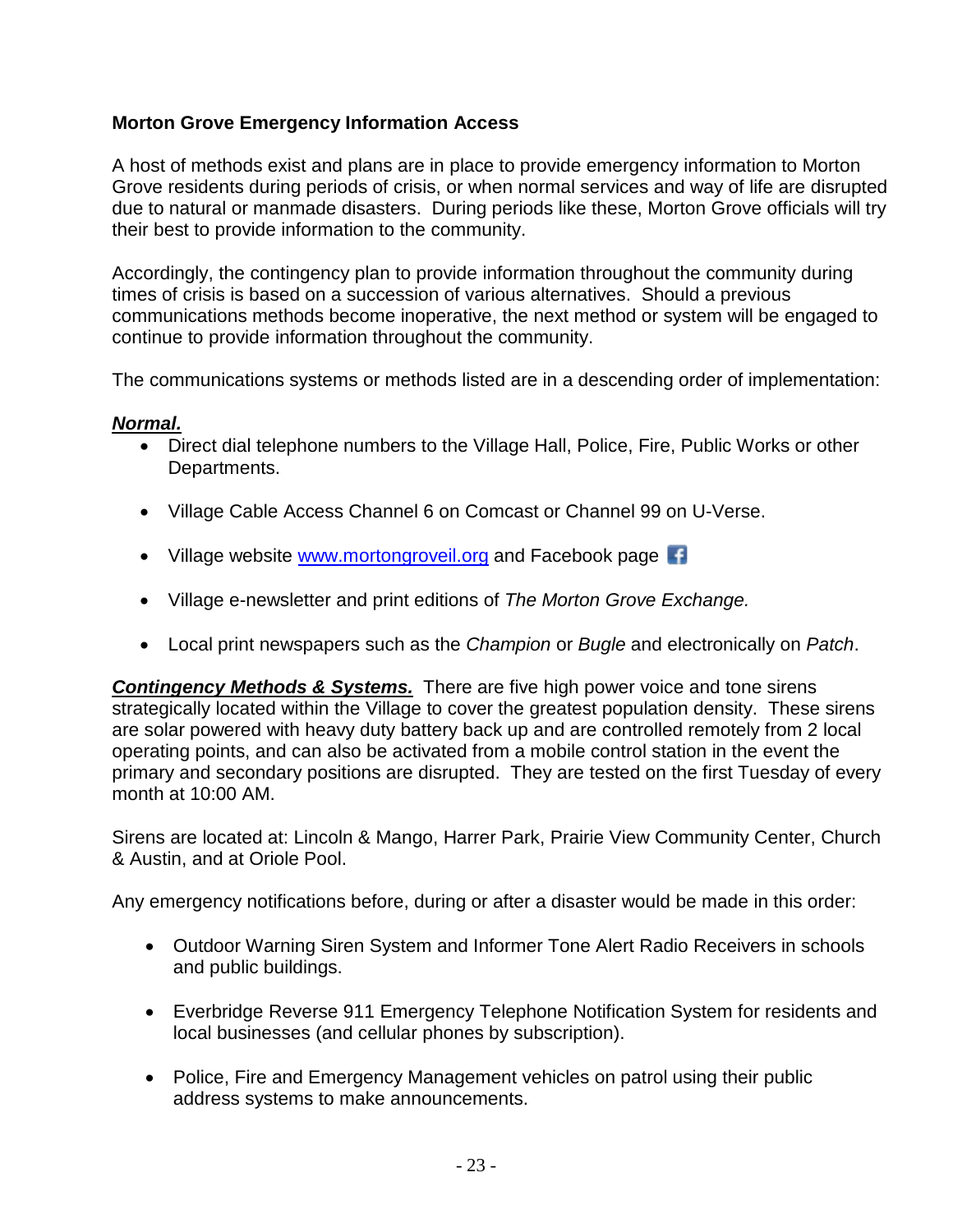- Village coordinated recovery & information centers. Locations of these centers will be posted at the front door of all public buildings and schools.
- A daily community newsletter distributed through various local outlets or door to door.

## **Your Personal "Reaction Control" Checklist**

- Don't panic remain calm follow public safety direction. Move away from the event site and use common sense.
- Help others. Buddy up with those in need, move to safety.
- Be aware of the situation and circumstances going on around you. Continuously move to safer areas.
- Help injured people. Move them to a safer area and group injured people together. Seek paramedic or first responder assistance.
- Plan ahead for disasters and emergencies. Keep your Emergency Kit stocked and ready at all times.
- Contact your local Emergency Management Agency or the Red Cross to learn more about what to do in times of disaster or emergencies before they happen.
- Volunteer your time and talents. A well trained group of volunteers to help support the normal emergency services in time of disaster is a community asset.

Remember your family action plan. Call your family members and meet them away from the event site. Let someone know you're alright and will be meeting the rest of the family at the pre-determined gathering point.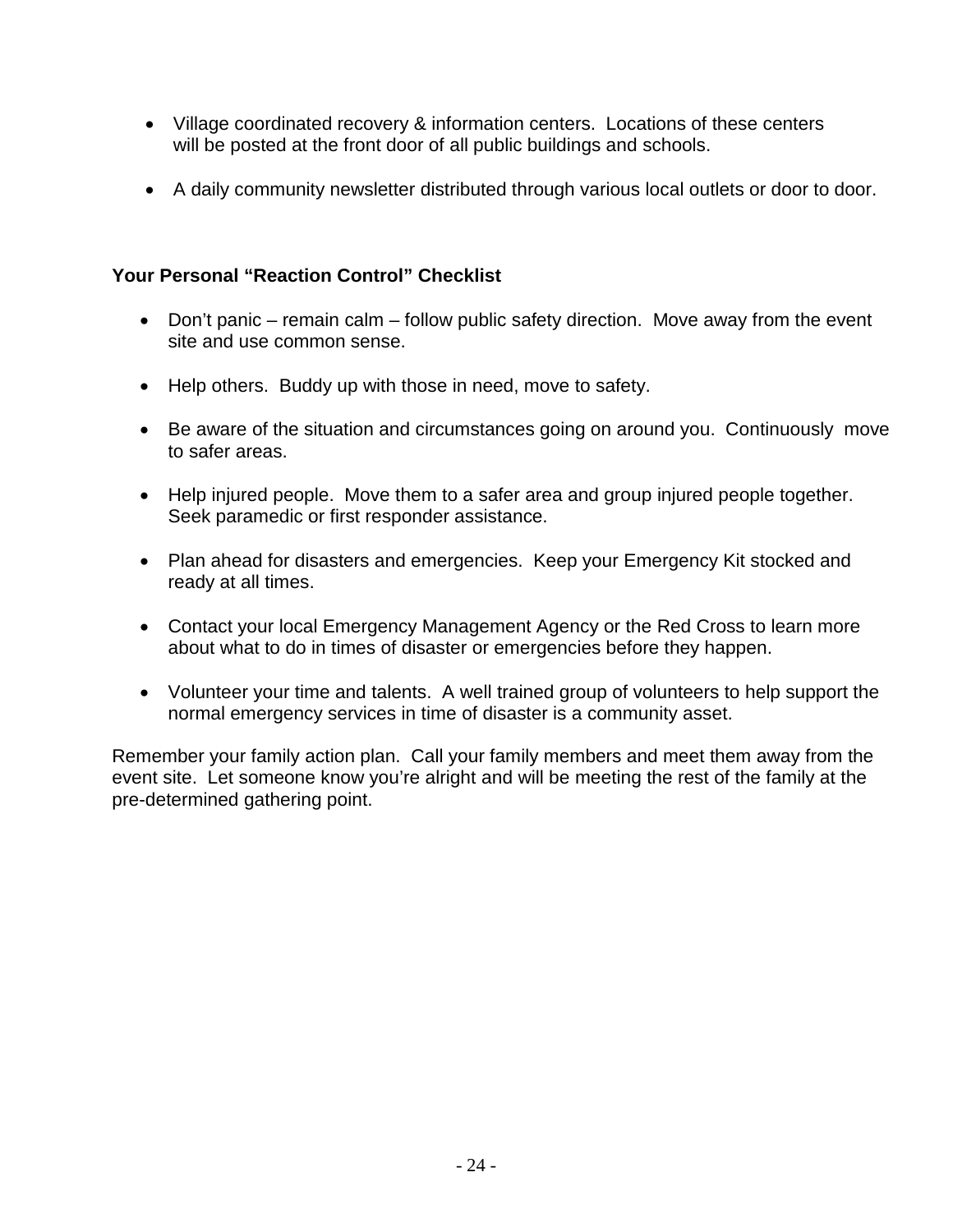#### **Directory of Village of Morton Grove Facilities**

Richard T. Flickinger Municipal Center Village Hall 6101 Capulina Avenue (847) 965-4100 (847) 663-6161 – 24 hour municipal hotline

North Shore Senior Center American Legion Memorial Civic Center 6140 Dempster Street (847) 470-5223 – senior hotline

Police Department 6101 Capulina Avenue (847) 470-5208 – non-emergency

Fire Department Headquarters Station #4 6250 Lincoln Avenue (847) 470-5226 – non-emergency

Fire Department Station #5 8954 Shermer Avenue (847) 470-5227 – non-emergency

> Public Works Facility 7840 Nagle Avenue (847) 470-5235

Emergency Management Agency 6101 Capulina Avenue (847) 965-1502

[www.mortongroveil.org](http://www.mortongroveil.org/)